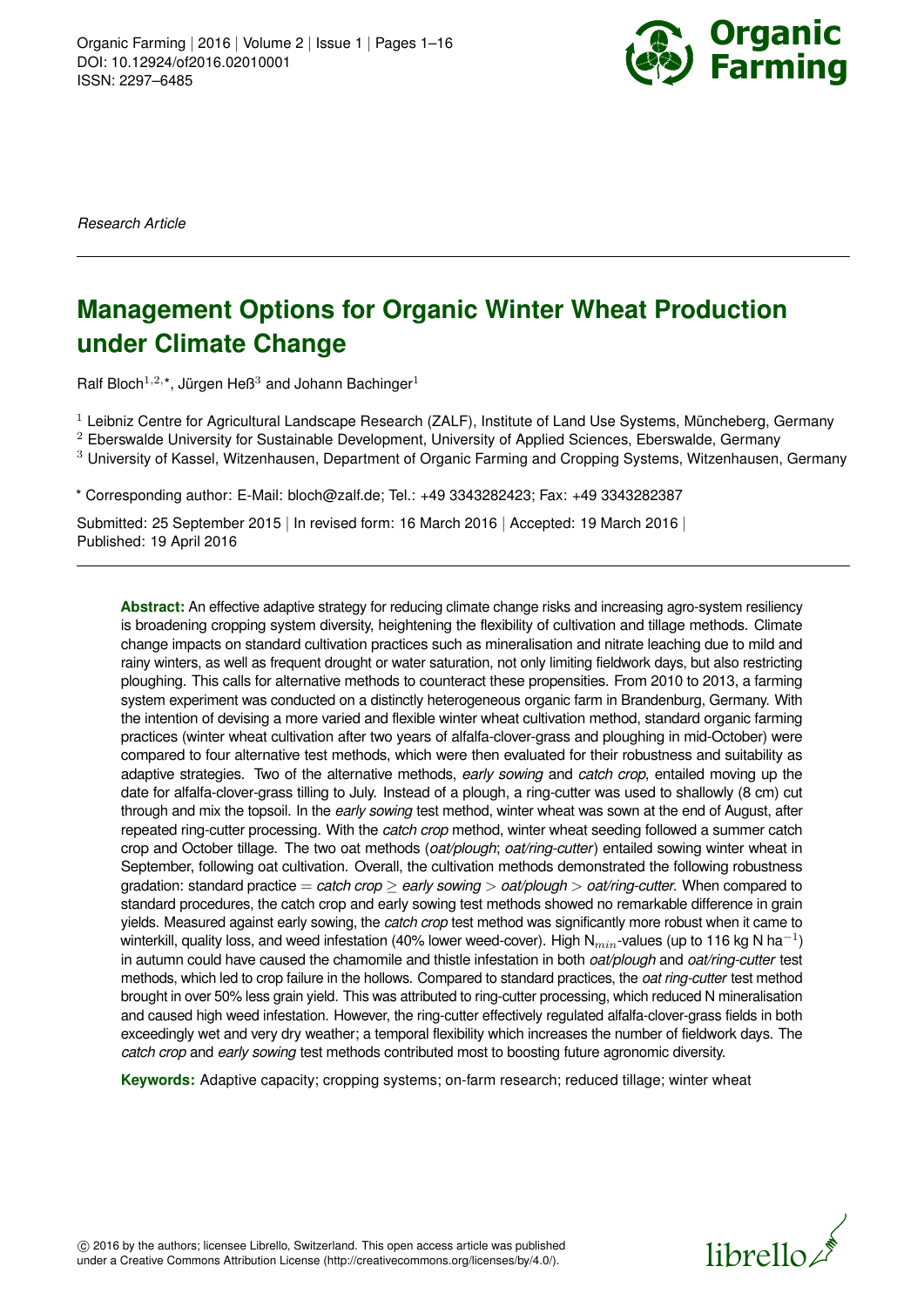#### **1. Introduction**

Farmers today face the challenge of adapting their crop cultivation methods to climatic changes. In the near future, farms with a high adaptive capacity will have a distinct advantage. The adaptive capacity of a farm is established first and foremost by expanding diversity and flexibility [\[1\]](#page-13-0). Between 2009 and 2014, strategies to increase the adaptive capacity of organic farms were developed within the interdisciplinary project Innovation Network of Climate Change Adaptation Brandenburg Berlin (INKA BB; [http://www.inka-bb.de/\)](http://www.inka-bb.de/). Addressing practical issues regarding climate change adaptation, farmers and scientists worked together to develop modification measures, which were then tested on-site [\[2\]](#page-13-1). This paper illustrates a farming system experiment probing test methods for adapting winter wheat cultivation to climate change. The experiment was carried out from 2010 to 2013 in northeast Germany on the stockless organic farm Wilmersdorf.

#### *1.1. Problem Description*

Winter wheat provides the economic foundation for the Wilmersdorf organic farm and has, thus far, been cultivated solely according to standard procedures. These standard organic farming procedures entail sowing winter wheat on fields prepared with a two-year multispecies legumegrass (LGS), which is mulched two to four times a year and ploughed under in autumn of the second harvest year. Directly following this virgin tillage (i.e. ploughing the sward without prior shallow soil processing), winter wheat is sown in mid-October. The subsequent crop is usually winter rye. This standard cultivation practice is practiced on large, rolling fields averaging 40 hectares, interspersed with *hills and hollows*. Such small-scale heterogeneity with varying soil types (see Section 2.2), further complicates ploughing and seedbed preparation. Poor soil contact and uneven germination are common problems. Particularly during dry periods, a common occurrence at Wilmersdorf (Section 2.3), hilltops are low yield (problem) areas and ploughing the shallow topsoil there is limited. In contrast, the hollows are often waterlogged, particularly in spring and in years with heavy precipitation, which also severely limits ploughing. The farm manager reports an annual fluctuation in winter wheat yields, between 0.9–5.8 t ha $^{-1}$  (Ø 3.5 t ha $^{-1}$ ). Therefore, to attain high winter wheat yields with the standard practice, the nitrogen (N) supply from LGS residuals and the N-up-take vital to winter wheat development must occur synchronously [\[3\]](#page-13-2). This process is closely linked to the water supply and the soil's microbial activity, which could be strongly influenced by climate changes projected for Brandenburg [\[4\]](#page-13-3). Such climatic developments include frequent mild and wet winters, increasing spring and summer droughts, recurrent extreme weather events (heavy rainfall and drought), and a rise in the average annual temperature [\[5\]](#page-13-4). Figure [1](#page-1-0) depicts projected climatic changes from 2062 to 2092, illustrating their effects on the Wilmersdorf organic farm.

In view of these projected climate changes, the current standard cultivation practice reveals several weaknesses:

LGS virgin tilling in mid-October, followed by a mild and rainy winter, may lead to N-mineralisation, nitrate leaching and erosion, as the low development of winter wheat mass is unable to take up sufficient nitrogen at this time [\[6\]](#page-13-5). On the other hand, increasing drought in early spring reduces microbial nitrogen release [\[7\]](#page-13-6). This can result in an N-deficiency during developmental phases, when winter wheat has high nitrogen requirements (Stem elongation; Zadoks scale 30–32) [\[8\]](#page-14-0). Furthermore, ploughing in autumn heightens erosion susceptibility and the risk of plough sole compression [\[9\]](#page-14-1). As a result, root depth and infiltration can be retarded, hindering the soil's buffering capacity in extreme weather events (heavy rain and drought).

These issues are compounded by the influence dry periods and increased precipitation in late autumn and winter has on the *number of suitable fieldwork days* for ploughing and sowing. In the future, winter crop sowing conditions could deteriorate in direct proportion to the instability of appropriate fieldwork days [\[10\]](#page-14-2).

Since LGS processes great quantities of water via transpiration, increasing temperatures can potentially lead to a water shortage in the soil, inhibiting subsequent crop growth [\[9\]](#page-14-1). Despite uncertainties in climate predictions, the above listed weaknesses illustrate how strongly climatic changes may influence growth, site and weather conditions, and so of course crop yields. The question is, which strategies and measures can minimise yield risk in future winter wheat cultivation on the Wilmersdorf organic farm?



<span id="page-1-0"></span>**Figure 1.** Monthly temperatures and precipitation observed from 1978 to 2008 and projected for 2062–2092 by the Angermünde Climate Station; Climate data modeled on the regional statistics model STARS [\[11\]](#page-14-3).

#### *1.2. The Central Issue*

The extent of climate risks can be offset by increasing diversification within an agricultural ecosystem. This means not only introducing a greater diversity in crops and varieties, but also more flexibility in cultivation and tillage methods [\[12,](#page-14-4)[13\]](#page-14-5). Such alternative tilling and/or seeding methods help farmers more effectively adapt to changing weather conditions, extending the number of available fieldwork days.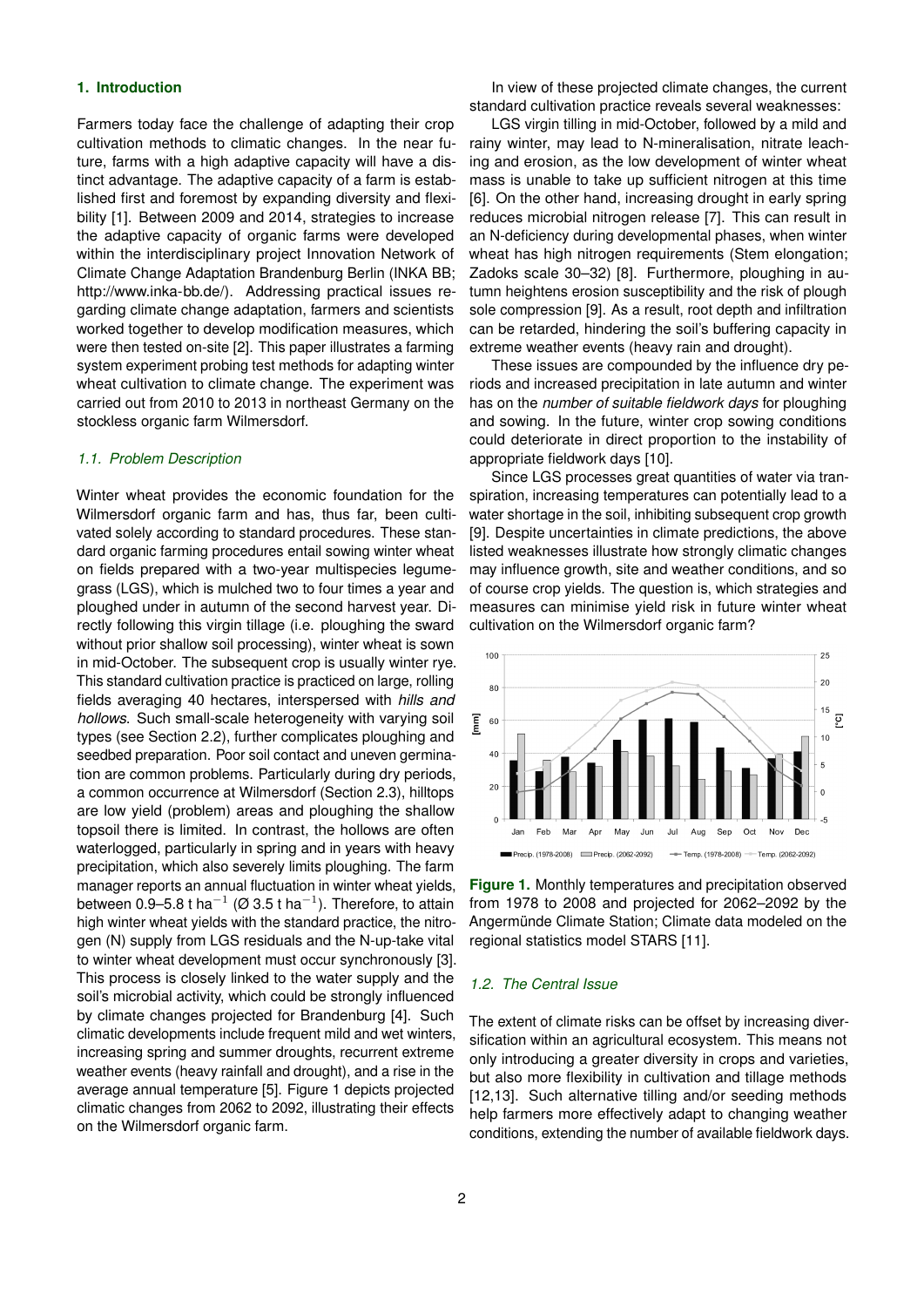To date, the Wilmersdorf organic farm has used only one method for producing winter wheat.

This work is therefore dedicated to the following questions: *In addition to the standard practice, which winter wheat cultivation methods are most effective in offsetting climate change influences? Which methods contribute most to diversification on a specific farm?*

# *1.3. Alternative Test Methods for Winter Wheat Cultivation*

In collaboration, the Wilmersdorf farm manager and the INKA BB field trial project a) developed new cultivation techniques and, b) tested the viability of these methods as alternatives to standard procedures. When evaluating various courses of action, i.e. cultivation methods, for their adaptability to uncertain climate change conditions, *robustness* is an important criterion [\[14\]](#page-14-6). Robustness is a system's immunity to a wide range of influences [\[15\]](#page-14-7). In this case, the robustness of a new cultivation method is measured by its yield stability over a three-year period under varying field conditions. Hallmarks of these new cultivation methods are reduced tillage and alternative crop rotation. They should be able to improve the N and water supply to winter wheat. These alternative cultivation methods, (Figure [2\)](#page-2-0), and the reduced tillage agricultural tool, the *ring-cutter*, will be described in detail.

A new agricultural tool, the ring-cutter, was used for the first time during the field tests in Brandenburg. This agricultural instrument has cutting rings running diagonally to the driving direction, allowing for an overall, non-turning, shallow tillage (see: [http://www.heko-landmaschinen.de\)](http://www.heko-landmaschinen.de). The special ring-cutter construction is intended for soil processing when dryness or sogginess renders ploughing unsuitable. As opposed to the plough, the ring-cutter could be applied to both the dry hilltops and damp hollows on Wilmersdorf farm. The tool should also enable unploughed LGS processing, so that grain mulch seeding (*early sowing* and *oat/ring-cutter* test methods) or *catch crops* can be seeded directly following ring-cutter processing. If ring-cutter processing proves successful, summer crops and early sowing can stay on schedule, despite wet or dry soil. At the same time, shallow processing can reduce the water loss caused by evaporation in ploughed soil. Reduced tillage with the ring-cutter should also retard N-mineralisation, reducing the risk of N-leaching in winter (see test method *oat/ring-cutter*) [\[16\]](#page-14-8).

# *1.3.1. Early Sowing of Winter Wheat and a Summer Catch Crop*

In the cultivation methods *early sowing* and *catch crop*, the LGS processing date is moved forward to mid-July (summer processing). This early treatment of LGS can either move winter wheat seeding forward or prepare a better seedbed than virgin tillage and an autumn furrow do. Instead of the plough, the ring-cutter is used for early, mechanical LGS killing. The *early sowing* test method repeats ring-cutter processing two or three times between mid-July and midAugust, creating a mulched summer fallow. This fallow protects the soil from water loss that would otherwise occur in living LGS crop transpiration [\[9\]](#page-14-1). The mulch also protects from evaporation, reducing water loss from the soil surface (evaporation fallow) [\[17\]](#page-14-9), while seasonal heavy rains are buffered by the mulch (erosion protection) [\[18\]](#page-14-10). At the end of August, the catch crop mixture (50% summer vetch, *Vicia sativa*; 28% buckwheat, *Fagopyrum esculentum*; 16% flax, *Linum usitatissimum*; and 5% *Phacelia*) is sown directly into the summer fallow (mulch seeding). Not turning the earth protects soil life, keeping vertical earthworm channels (macropores) intact and improving infiltration [\[19](#page-14-11)[–21\]](#page-14-12). Since it has a longer and stronger plant growth until its dormant season, early sown winter wheat should better absorb the nitrogen mineralised from late summer to early autumn [\[22,](#page-14-13)[23\]](#page-14-14). The catch crop mixture should suppress weed growth and prevent an overly lush development of the early sown winter wheat [\[24\]](#page-14-15). Furthermore, in autumn the catch crop absorbs any potential nitrogen surplus, conserving it in its biomass throughout the winter. In spring, the frozen catch crop vegetal material mineralizes the soil, supplying the winter wheat with the required nitrogen. Early sown winter wheat develops more profusely in spring, creating better rooting in the subsoil. This is conducive to the nitrogen and water supply in the event of a spring drought. Also, *early sowing* pre-dates winter wheat primary water needs (stem elongation) to a time when the soil should still have enough winter moisture. Furthermore, the early seeding head-start in growth should assure the plants are no longer subjected to drought stress during the grain filling phase [\[25](#page-14-16)[,26\]](#page-14-17). The unploughed *early sowing* test method should primarily improve crop establishment and the subsequent grain yield on dry hilltops.



<span id="page-2-0"></span>**Figure 2.** Winter wheat (WW) test methods with plough and ring-cutter in the cultivation field tests on the farm Wilmersdorf (2010–2013). Sp: standard practice (plough); ESr: WW early sowing (ring-cutter); CCp: winter wheat following catch crop (plough); Op: winter wheat following oat (plough) and Or: winter wheat following oat (ring-cutter); LGS: Legume-grass swards; personal compilation.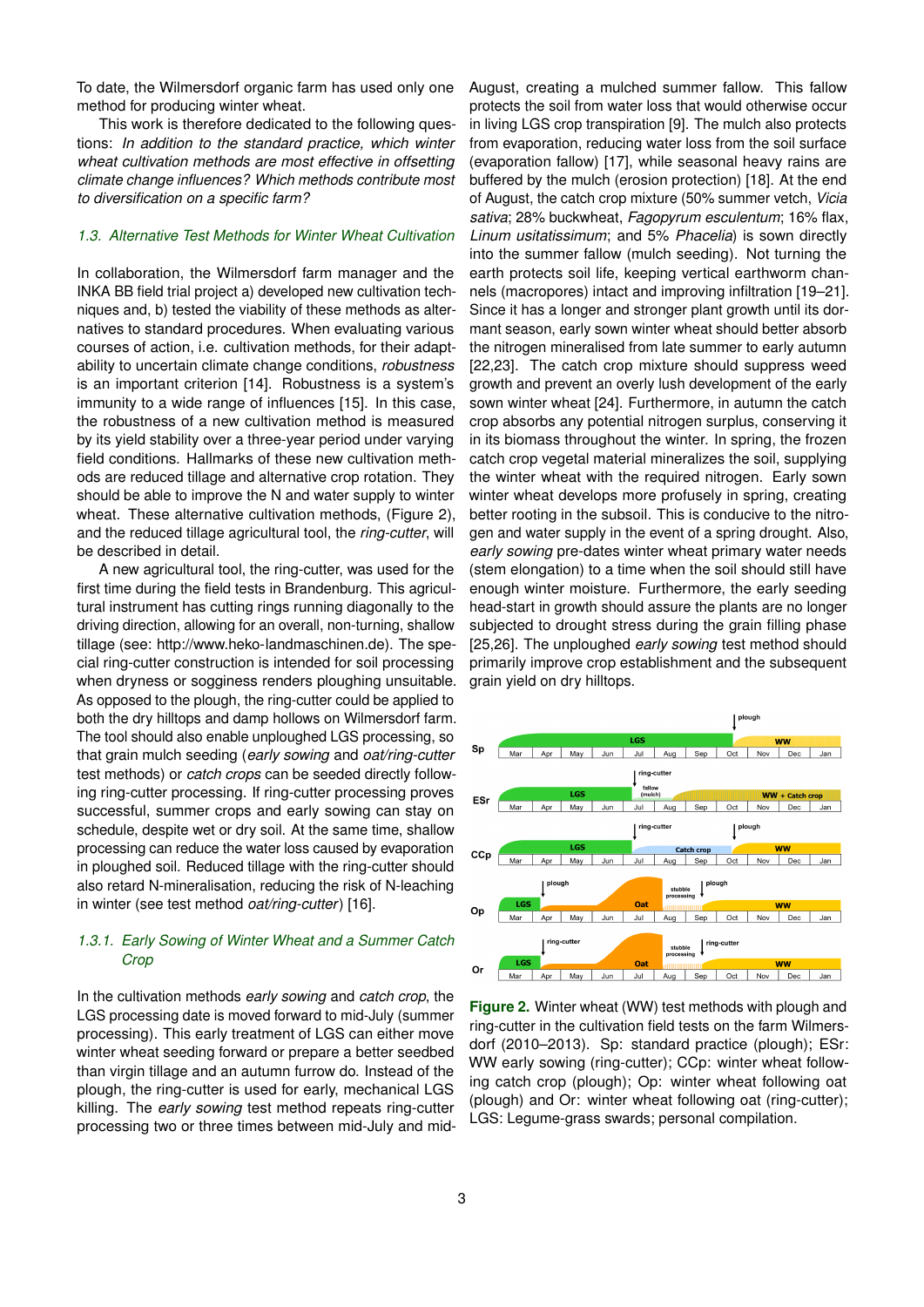In contrast to *early sowing*, the *catch crop* test method does not have summer fallow. Instead, after repeated processing with the ring-cutter, the same *catch crop* mixture as in *early sowing* is sown at the end of July. The aim of the *catch crop* is to bind nitrogen mobilised by the early LGS tilling in summer, and to convert it into organic material which will have a narrow C/N ratio the following spring [\[27\]](#page-14-18). This material activates soil life, improving N resources for winter wheat. Coinciding with the standard autumn furrow, the *catch crop* is ploughed immediately before winter wheat late seeding (mid-October).

## *1.3.2. Winter Wheat Following an Oat Crop*

In the *oat/plough* and *oat/ring-cutter* test methods, LGS tillage takes place in late March. The advantage of springtime tillage over autumn tillage is that the pre-winter mineralisation from LGS residuals, and so nitrate leaching, is nearly non-existent [\[6\]](#page-13-5). Compared to autumn tillage, spring tillage usually allows for a better balance between the N release from LGS residuals and N crop up-take [\[27\]](#page-14-18). Due to the generally cooler temperatures and a high C/N LGS residual ratio, tillage in spring can also go hand in hand with delayed N mineralisation [\[6](#page-13-5)[,27\]](#page-14-18). Since the mineralisation process following spring tillage begins later and lasts longer, often only the second subsequent crop profits from the N provided by multi-annual LGS [\[6\]](#page-13-5). For this reason, the *oat/plough* and *oat/ring-cutter* test methods switch crop rotation, growing oats prior to winter wheat. By inserting oats, the N-deployment from organic plant matter (decomposed LGS residuals, straw and oat root residues) is more in sync with winter wheat N up-take the following spring. The advantages of oat as an LGS subsequent crop are its extensive root system and high nutrient up-take [\[28\]](#page-14-19), while as a winter wheat preceding crop, oat's vegetative growth suppresses weeds. As a recovery crop, oat prevents the spreading of fungal pathogens, such as black root rot (*Gaeumannomyces graminis*) [\[29](#page-14-20)[,30\]](#page-14-21). At the same time, the increased winter moisture resulting from climate change should be used productively for early oat cultivation, extending the cultivation period in the future. An earlier vegetation period grants a surplus of available fieldwork days for seeding spring grains [\[10,](#page-14-2)[31\]](#page-14-22).

To keep future seeding on schedule despite higher winter precipitation (see Figure [1\)](#page-1-0) saturating the soil, the *oat/ringcutter* test method foregoes ploughing, working the oats with the ring-cutter to establish mulch-till. After harvesting the oats, the stubble is worked with the ring-cutter. The oat straw remains on the field, as its broad C/N ratio helps prevent excessive LGS-residue N release in autumn and subsequent nitrate leaching in winter. In contrast to *standard procedure* virgin tillage, prior oat cultivation improves the winter wheat seedbed preparation and allows for a more flexible seeding schedule. In both oat test methods, winter wheat is sown at the end of September. In test method *oat/ring-cutter*, seeding follows reworking the soil with the ring-cutterunploughed mulch-till—while test method *oat/plough* entails renewed ploughing. All unploughed test methods are designed to improve dry hilltop yields.

# *1.3.3. Hypotheses*

The robustness of each cultivation method is tested based on the following hypotheses:

- (1) The ring-cutter effectively cuts and regulates LGS in both damp and dry soil conditions, where ploughing is restricted.
- (2) Compared to the standard practice, winter wheat test methods ploughed in autumn, *catch crop* and *oat/plough*, produce equivalent annual grain yields, on hilltops as well as in hollows.
- (3) The unploughed winter wheat test methods *early sowing* and *oat/ring-cutter* are particularly suitable for dry hilltop sites, where, when compared to hollows, the annual grain yields of these test methods come closer to those of standard practices.

#### **2. Materials and Methods**

#### *2.1. Farm Location and Characteristics*

The stockless organic farm Wilmersdorf (Bioland growers' association member) is located in the north German lowlands in the northeast of Brandenburg (Uckermark; community Angermünde, district of Wilmersdorf: 53.11431° N; 13.90660◦ E). The farm has over 1,108 hectares of arable land and 5 hectares of grassland. Almost half of the arable land is used to grow legumes. Forage legume cultivation accounts for the main area (surface area 29%), followed by grain legume cultivation (19%). The remaining half of the arable land is reserved for growing grains, winter rye (28%) and winter wheat (20%), spelt (16%) and spring wheat (15%), as well as winter and spring barley (12% and 9%, respectively). Wilmersdorf has predominately sandy loamy soil and implements the following crop rotation: Alfalfa clover-grass / winter wheat / winter rye / field peas / spelt under sown with alfalfa clover-grass.

#### *2.2. Soil Characteristics*

Wilmersdorf, located in the upper moraine region, is dominated by a hilly to undulating landscape of hills and hollows (40 to 75 meters above sea level) [\[32\]](#page-14-23). Sub-glacial till, lime-free loam or loamy sand prevail [\[32\]](#page-14-23). The topsoil is characterised by soil erosion and a low decalcification depth. Predominant is calcite luvisol/gley luvisol (brown soil family), known for both its fertility and its tendency to compress the topsoil foundation [\[32\]](#page-14-23). Typical, indigenous catena sequences are, from the hilltop to hollow, calcarite regosol > eroded calcite luvisol  $>$  gley luvisol  $>$  eutric gley [\[33\]](#page-14-24). In dry years, exposed hilltops are prone to yield reductions, while in wet years the loss occurs on the lower slopes and in the hollows [\[32\]](#page-14-23). At the same time, the eroded peaks exhibit higher pH values than the hollow depressions (Table [1\)](#page-4-0).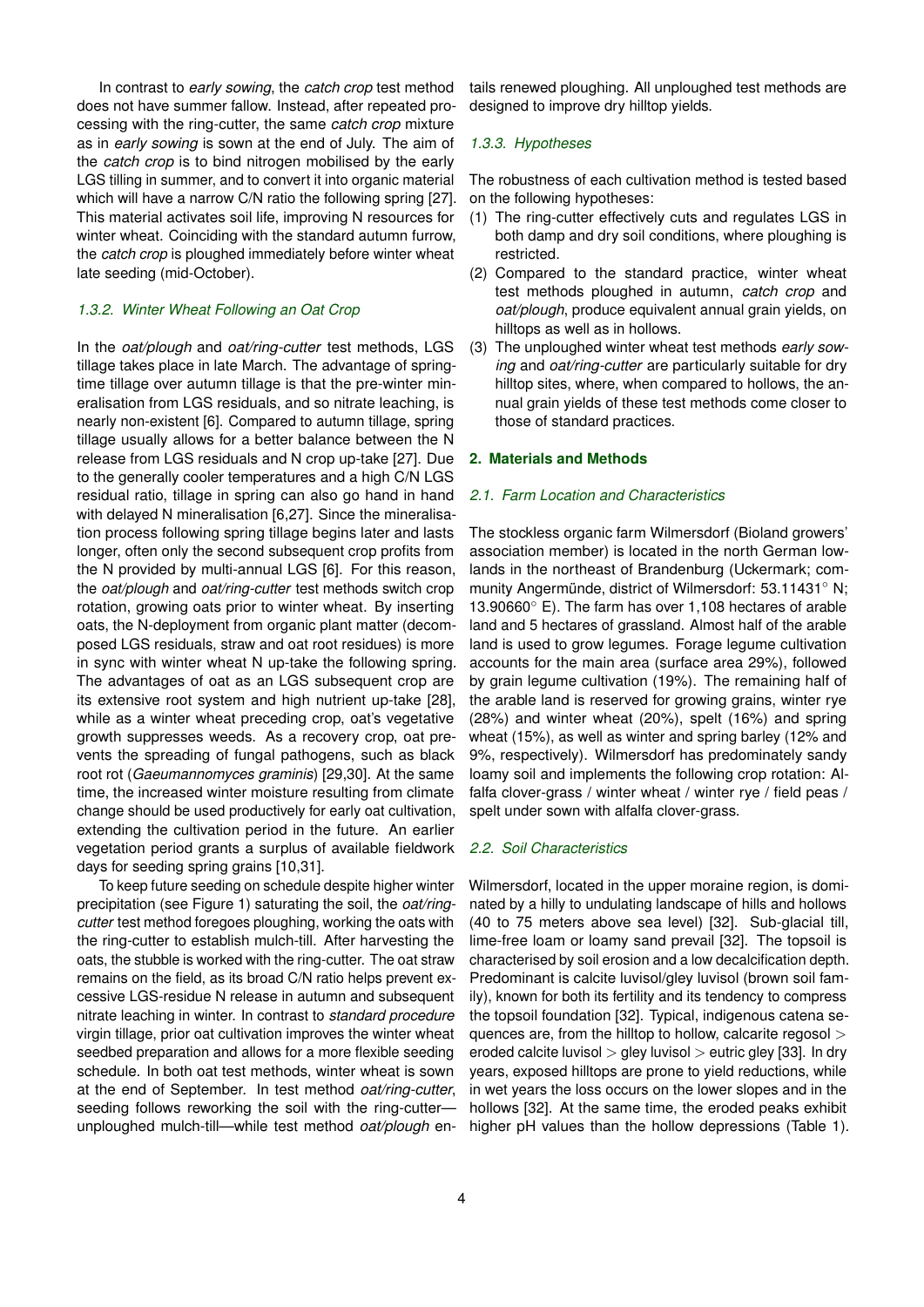Sandy loam was the predominant soil type in all sub-plots of the pilot facility. Considering a main root zone of 100 mm, sandy loam has a field capacity of 110 mm. In contrast to the hollows, the hilltops are carbonaceous, and average a higher proportion of clay and higher pH values (Table [1\)](#page-4-0). The carbonate level indicates the initial till substrate which topsoil erosion has brought close to the surface. Soil samples found compressed topsoil foundation (soil depth 20–25 cm) on the shallow calcarite regosol hilltops (Ah/C soil). In the samples taken in 2011, the above-mentioned soil conditions were particularly pronounced. Ploughing was limited on the hilltops due to the shallow topsoil and the initial substrate's proximity to the surface.

#### *2.3. Climatic Conditions*

The Wilmersdorf climate is characterised by low annual rainfall and frequent dry periods in early summer and autumn. With 517 mm annual rainfall and an average annual temperature of 8.8<sup>○</sup> C, it is one of the driest regions in Germany [\[32\]](#page-14-23). The three experiment years (2010–2013) were partially influenced by extreme weather patterns and high annual precipitation that exceeded the long-term average in all three years (Figure [3\)](#page-5-0).

In 2010, high precipitation in summer (August: 117 mm; annual rainfall: 640 mm), made most fields impassable during both harvest and autumn sowing. 2011 was marked by a very warm and dry April and heavy rains in July (203 mm). Annual rainfall was 693 mm. Winter 2012 brought black

frost and a succession of frost/thaw cycles, leading to considerable winterkill. The *early sowing* test method plots were so badly damaged by winterkill that they had to be reestablished with spring wheat. After a warm and a partially dry spring, above average precipitation fell in July (annual rainfall 626 mm). A prolonged and snowy 2012/2013 winter was followed by a pre-summer drought in April, then a dry and warm July and August. With an annual rainfall of 583 mm, 2013 was the driest project year.

#### *2.4. Test Plots and Implementation*

The field trial was designed as a three-year serial experiment. Complying with crop rotation, the experiments were carried out on a different field each year. Two homogeneous fields (one hilltop, one hollow) were selected on each of these fields by interfacing digital plot, soil and yield maps. The trial cultivation systems were set upon the two sites in fully randomised blocks. Each block contained four plots divided into five sub-plots (20 sub-plots per site/40 sub-plots total). Except for reaping, the 15 m long by 5 m wide plots were worked with the customary combine harvester. The individual steps, deadlines and applied techniques are listed in Table [2.](#page-5-1) The selected ring-cutter tool had a three-meter working width, six cutting rings and a leaf spring roller for reconsolidating the soil. After the winter wheat harvest, the trial plots were completely ploughed and winter rye was cultivated.

| Table 1. Soil attributes of the experiment plots. |
|---------------------------------------------------|
|---------------------------------------------------|

<span id="page-4-0"></span>

| Trial No. | Plot No.  | $pH_{KCL}$     | $G_{\sigma r}$ % | CaCO <sub>3</sub> % | Gravel % | Sand % | Silt % | Clay% | Field Cap.% Vol. <sup>+</sup> | Texture class* |
|-----------|-----------|----------------|------------------|---------------------|----------|--------|--------|-------|-------------------------------|----------------|
| 5         | 401-405   | 7.07           | 2.27             |                     | 4.2      | 60.2   | 29.6   | 10.2  | 18.8                          | SaL            |
|           | 406-410   | 6.91           | 2.54             |                     | 2.3      | 60.3   | 28.3   | 11.4  | 19.6                          |                |
|           | 411-415   | 6.95           | 2.5              |                     | 5.7      | 60.7   | 27.9   | 11.4  | 19.6                          |                |
|           | 416-420   | 6.99           | 2.89             |                     | 4        | 56.9   | 29.7   | 13.4  | 21.7                          |                |
| 6         | 421-425   | 7.43           | 3                |                     | 3.9      | 52.1   | 28.2   | 19.7  | 26.2                          | SaL            |
|           | 426-430   | 7.4            | 2.82             | 3.51                | 4        | 57.6   | 28     | 14.4  | 22.4                          |                |
|           | 431-435   | 7.13           | 2.71             |                     | 1.3      | 59.9   | 28     | 12.1  | 20.3                          |                |
|           | 436-440   | 7.5            | 3.51             | 2.16                | 1.4      | 52.8   | 26.9   | 20.3  | 26.6                          |                |
| 245       | 481-485   | 6.72           | 2.64             |                     | 3.3      | 55.9   | 33.8   | 10.3  | 20.9                          | SaL            |
|           | 486-490   | 7.03           | 2.97             |                     | 1.6      | 54.3   | 33.8   | 11.9  | 22.1                          |                |
|           | 491-495   | 6.01           | 2.39             |                     | 1.6      | 58.7   | 27.5   | 13.8  | 21.2                          |                |
|           | 496-500   | 6.69           | 2.84             |                     | 1.5      | 57     | 31.6   | 11.4  | 20.7                          |                |
| 246       | 501-505   | 7.49           | 2.89             | 7.41                | 1.9      | 53.6   | 31.8   | 14.6  | 23.6                          | SaL            |
|           | 506-510   | 7.56           | 3.14             | 4.86                | 2.7      | 51.8   | 30.8   | 17.4  | 24.6                          |                |
|           | 511-515   | 7.73           | 2.65             | 6.97                | 3.1      | 55.2   | 31.6   | 13.2  | 21.8                          |                |
|           | 516-520   | 7.59           | 2.69             | 7.92                | 4.3      | 54.6   | 29.9   | 15.5  | 22.9                          |                |
| 253       | 5101-5105 | 7.32           | 2.39             |                     | 2.5      | 64.9   | 23.9   | 11.2  | 18.7                          | SaL            |
|           | 5106-5110 | 7.44           | 2.83             |                     | 2.7      | 56.8   | 30.5   | 12.7  | 21.5                          |                |
|           | 5111-5115 | $\overline{7}$ | 3.07             |                     | 1.7      | 58     | 29.9   | 12.1  | 21.7                          |                |
|           | 5116-5120 | 7.38           | 3.23             |                     | 1.7      | 55     | 29.1   | 15.9  | 22.1                          |                |
| 254       | 5121-5125 | 7.5            | 3.24             | 4.11                | 2.7      | 56.8   | 29.2   | 14    | 22.4                          | SaL            |
|           | 5126-5130 | 7.64           | 2.86             | 7.35                | 2.5      | 52.5   | 33.4   | 14.1  | 23.2                          |                |
|           | 5131-5135 | 7.62           | 2.27             | 9.19                | 3.7      | 56.1   | 29.5   | 14.4  | 21.6                          |                |
|           | 5136-5140 | 7.57           | 2.8              | 4.73                | 2.2      | 60.2   | 26.6   | 13.2  | 21                            |                |

\* estimated with the soli texture triangel USDA;  $^+$  estimated with the soil water characteristics programm USDA.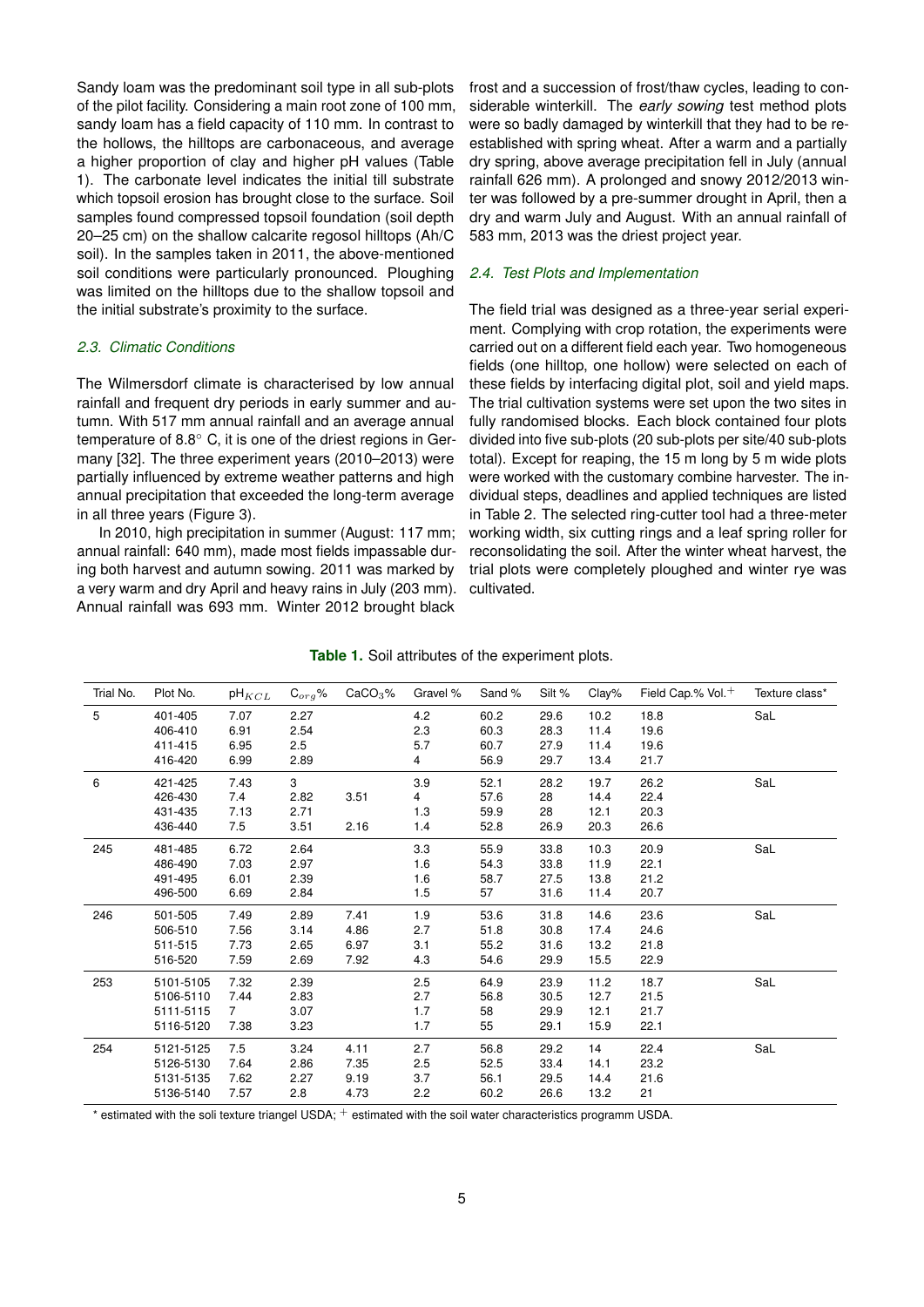<span id="page-5-0"></span>

**Figure 3.** Temperature and precipitation regime at Wilmersdorf project location from 2010 to 2013 (project term) and 1971–2000 (long-term average).

<span id="page-5-1"></span>**Table 2.** Steps and schedule for the Sp (standard practice; plough), ESr (winter wheat early sowing; ring-cutter), CCp (winter wheat following catch crop; plough), Op (winter wheat following oat; plough) and Or (winter wheat following oat; ring-cutter) test methods of winter wheat cultivation following LGS.

| Year                                     |                |           | 2010                     |           |           |           |           | 2011      |       |       |                |       | 2012      |           |           |
|------------------------------------------|----------------|-----------|--------------------------|-----------|-----------|-----------|-----------|-----------|-------|-------|----------------|-------|-----------|-----------|-----------|
| Variant                                  | Sp             | ESr       | CCp                      | Op        | <b>Or</b> | Sp        | ESr       | CCp       | Op    | Or    | Sp             | ESr   | CCp       | Op        | <b>Or</b> |
| Ploughing <sup>®</sup>                   |                |           |                          | 04-04     |           |           |           |           | 28-03 |       |                |       |           | 26-03     |           |
| Ring-cutter <sup>+</sup>                 |                |           |                          |           | $30 - 03$ |           |           |           |       | 24-03 |                |       |           |           | 23-03     |
|                                          |                |           |                          |           | 04-04     |           |           |           |       | 28-03 |                |       |           |           | 26-03     |
| Oat sowing <sup>+</sup>                  |                |           |                          |           | 05-04     |           |           |           |       | 29-03 |                |       |           | $05-04$   |           |
| Oat harvest <sup>o</sup>                 |                |           |                          |           | 06-08     |           |           |           | 04-08 |       |                |       |           | 20-08     |           |
| Mulching LGS-Mixture <sup>oo</sup> 31-05 |                | $31 - 05$ | $31 - 05$                |           |           | 15-06     | 15-06     | 15-06     |       |       | 24-05          | 24-05 | 24-05     |           |           |
|                                          | 09-07<br>09-08 | 09-07     | 09-07                    |           |           | 22-07     | 22-07     | 22-07     |       |       | 06-07<br>23-08 | 06-07 | 06-07     |           |           |
|                                          | $14 - 10$      |           |                          |           |           |           |           |           |       |       |                |       |           |           |           |
| Ring-cutter <sup>+</sup>                 |                | 13-07     | 13-07                    | 12-08     | $30 - 03$ |           | 26-07     | 26-07     | 17-08 | 17-08 |                | 09-07 | 09-07     | 23-08     | 23-03     |
|                                          |                | 16-07     | 16-07                    | 17-09     | 04-04     |           | 28-07     | 28-07     | 29-08 | 29-08 |                | 12-07 | $12 - 07$ | 17-09     | 26-03     |
|                                          |                | 19-07     | 19-07                    |           | 12-08     |           | 17-08     |           |       | 24-09 |                | 03-08 |           |           | 23-08     |
|                                          |                | 12-08     |                          |           | 17-09     |           | 29-08     |           |       |       |                | 23-08 |           |           | 17-09     |
|                                          |                |           |                          |           |           |           |           |           |       |       |                |       |           |           | $02 - 10$ |
| Catch crop sowing $\circ$                |                |           | 22-07                    |           |           |           |           | $02 - 08$ |       |       |                |       | 16-07     |           |           |
| Ploughing <sup>®</sup>                   | 19-10          |           | $19-10$                  | $20 - 09$ |           | $24 - 10$ |           | $24 - 10$ | 24-09 |       | $16 - 10$      |       | $16 - 10$ | $02 - 10$ |           |
| Winter wheat sowing <sup>o</sup>         | $19-10$        | 26-08     | $19-10$                  | 22-09     | 22-09     | $25 - 10$ | $31 - 08$ | $25 - 10$ | 27-09 | 27-09 | $18-10$        | 23-08 | $18 - 10$ | $18 - 10$ | $18-10$   |
| Intercrop sowing <sup>o</sup>            |                | 26-08     |                          |           |           |           | $31 - 08$ |           |       |       |                | 23-08 |           |           |           |
| Year                                     |                |           | 2011                     |           |           |           |           | 2012      |       |       |                |       | 2013      |           |           |
| Winter wheat harvest                     |                |           | $04-08$                  |           |           |           |           | 20-08     |       |       |                |       | $01 - 08$ |           |           |
| Winter rye sowing $\circ$                |                |           | $05-10$                  |           |           |           |           | $05-09$   |       |       |                |       | $20 - 09$ |           |           |
| Winter rye harvest                       |                |           | $\overline{\phantom{a}}$ |           |           |           |           | $01 - 08$ |       |       |                |       | 24-07     |           |           |

Lemken Opal 90: Mounted reversible plough with four bodies (working depth 25 cm);

<sup>+</sup> Ring-cutter (working width 3 m; working depth 6-8 cm);

◦ Vaderstad Drill Rapid 300 C (working width 3 m); ¨

◦◦ Mulching dates depending on the crop height.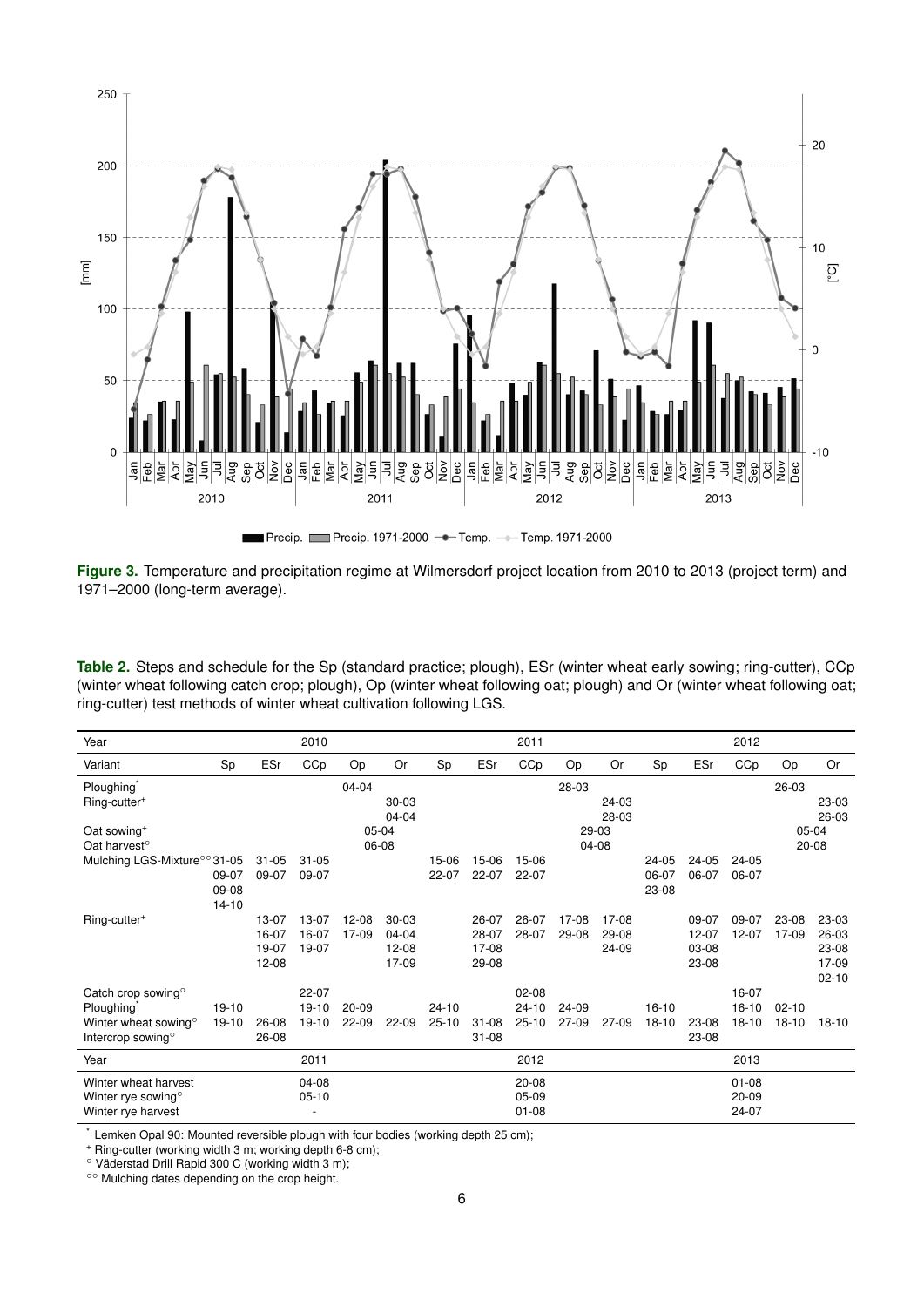#### *2.5. Data Compilation and Analysis*

The yields of oat, winter wheat, and subsequent winter rye (2012 and 2013) were assessed by documenting the number of ears per square meter, the thousand kernel weight and the grain yield. The crude protein content in winter wheat, an indication of grain quality, was measured as well as the oat hectolitre weight. The development and structure of crops were determined by visually appraising cultivated plants, weeds and catch crop mixture coverage [\[34\]](#page-14-25). Weed appraisal focused on pre-eminent weeds displaying a high degree of both consistency and coverage.

Biomass growth was compiled by taking manual cuts  $(0.5 \, \text{m}^2)$  from LGS, the oat crop and the summer catch crop. Depending on the test method (Figure [2\)](#page-2-0), two manual LGS cuts were taken from plots of the *early sowing* and the *catch crop* method, and three cuts were taken from standard practice plots. All LGS cuts were taken independently, either before the usual mulching dates or prior to using the ring-cutter for the first time, respectively (Table [2\)](#page-5-1). The LGS cuts from oat fields (Zadok scale 69) and from the summer *catch crop* were taken after buckwheat bloom [\[8\]](#page-14-0). To determine the respective yield share, the LGS and oats samples were sorted by hand. The N-input of the second harvest year was determined by calculating LGS biomass yield, leguminosae and N-content. With the N-balance calculator the N-input count was taken from  $N_2$ -fusion minus gaseous N-losses that arise from mulching [\[35\]](#page-14-26). Soil samples to determine Nmin- content were extracted as weather conditions allowed (Pürkhauer drills, soil layer 0–60 cm), i.e. in autumn after winter wheat seeding, at the beginning of vegetation in spring and after the winter wheat harvest. For the extraction of the soil mineral nitrogen,  $NH_4$ -N and  $NO_3$ -N 2M KCI solution was used. In 2010, due to drought, one shallower sample (0–30 cm soil layer) was taken after the oat harvest in late summer. The statistical variance analysis was carried out with MIXED procedure (SAS 9.1 statistical software) and subsequently compared to the mean values (Tukey HSD test).

#### **3. Results**

# *3.1. Preceding Crops—Alfalfa-Clover-Grass and Summer Catch Crops*

In accordance with test method design, the same LGS seed mix was sown on all plots over all three years. Over all three years, no substantial differences in the quantity of biomass growth on hilltops and hollows could be discovered (Table [3\)](#page-6-0). However, there was a great difference in growth quality regarding which species grew on which site. On the hilltops, LGS growth regularly exhibited a higher percentage of alfalfa; in the hollows, more grasses, herbs, white clover and weeds (Table [4\)](#page-6-1).

In 2010 and 2011 until mid-October, catch crop test plots achieved growth between 2.5 and 3.9 t DM ha $^{-1}$ , (N up-take from 72 to 100 kg N ha<sup>-1</sup>). In contrast, in 2012, low rainfall in August and unevenly distributed precipitation in September, caused summer catch crop plots to fail (Table [3\)](#page-6-0).

<span id="page-6-0"></span>**Table 3.** LGS dry mass yields as well as CCp method catch crop dry mass yields (t DM ha<sup>-1</sup>). Sp: Standard practice (plough); ESr: Early sowing of winter wheat (ring-cutter); CCp: Winter wheat following catch crop (plough); CC: Catch crop.

| Site   | Year | Test method | Cut 1            | Cut 2            | Cut 3          | CC  |
|--------|------|-------------|------------------|------------------|----------------|-----|
| Hollow | 2010 | <b>SP</b>   | 4.1              | 3.3              | 2.2            |     |
|        |      | ESr         | 4.7              | 4                |                |     |
|        |      | CCp         | 4.5              | 3.3              |                | 3.7 |
|        |      | <b>HSD</b>  | 2.2              | 0.9              |                |     |
|        |      | p-value     | 0.7179           | 0.0947           |                |     |
|        | 2011 | <b>SP</b>   | 5.7              | 5.3              | 4.1            |     |
|        |      | ESr         | 5.4              | 5.9              |                |     |
|        |      | CCp         | 5.7              | 5.9              |                | 2.8 |
|        |      | <b>HSD</b>  | 1.3              | 1.4              |                |     |
|        |      | p-value     | 0.7125           | 0.3542           |                |     |
|        | 2012 | SP          | 5                | 2.4              | 4.4            |     |
|        |      | ESr         | 4.8              | 2.5              |                |     |
|        |      | CCp         | 5.1              | 2.7              |                |     |
|        |      | <b>HSD</b>  | 1.4              | 1.1              |                |     |
|        |      | p-value     | 0.8631           | 0.7744           |                |     |
| Hill   | 2010 | <b>SP</b>   | 4.7 <sup>a</sup> | 4.3              | 2.5            |     |
|        |      | ESr         | 4.7 <sup>a</sup> | 3.5              |                |     |
|        |      | CCp         | 5.8 <sup>b</sup> | 4.6              |                | 3.9 |
|        |      | <b>HSD</b>  | 1                | 2.3              |                |     |
|        |      | p-value     | 0.0318           | 0.3774           |                |     |
|        | 2011 | SP          | 4.9              | 4                | 3              |     |
|        |      | ESr         | 5.2              | 3.6              |                |     |
|        |      | CCp         | 5.7              | 4.5              |                | 2.5 |
|        |      | <b>HSD</b>  | 2.1              | 3.3              |                |     |
|        |      | p-value     | 0.571            | 0.6816           |                |     |
|        | 2012 | SP          | $\overline{4}$   | 1.7 <sup>a</sup> | $\overline{2}$ |     |
|        |      | ESr         | $\overline{4}$   | 2.3 <sup>a</sup> |                |     |
|        |      | CCp         | 4.7              | $2.4^{b}$        |                |     |
|        |      | <b>HSD</b>  | 1.5              | 0.5              |                |     |
|        |      | p-value     | 0.3866           | 0.0067           |                |     |

HSD (honestly significant difference);

<span id="page-6-1"></span>Different letters indicate significant differences ( $\alpha \leq 0.05$ ).

**Table 4.** Yield shares in % of alfalfa, white clover, red clover, grass and herbs in the LGS mixture. Alfal: alfalfa; WC: white clover; RC: red clover; herb.: herbs.

| Site   | Year                 | Alfal.         | <b>WC</b>     | RC | Grass/herb.    |
|--------|----------------------|----------------|---------------|----|----------------|
| Hollow | 2010<br>2011<br>2012 | 9<br>49<br>38  | 66<br>4<br>15 |    | 25<br>47<br>47 |
| Hill   | 2010<br>2011<br>2012 | 62<br>76<br>63 | 23<br>5       |    | 14<br>23<br>32 |

## *3.2. Preceding Crop Oats*

In 2010 and 2012, oat yields were 21% and 54% higher in the *oat/plough* test method than in the *oat/ring-cutter* test method, respectively (Table [5\)](#page-7-0). In each trial year, the yield difference between the two test methods was more pronounced in the hollows than on the peaks. Only on the hilltops in 2011, where ploughing was limited, (see Section 2.2), did the unploughed *oat ring-cutter* method achieve a 17% higher oat grain yield.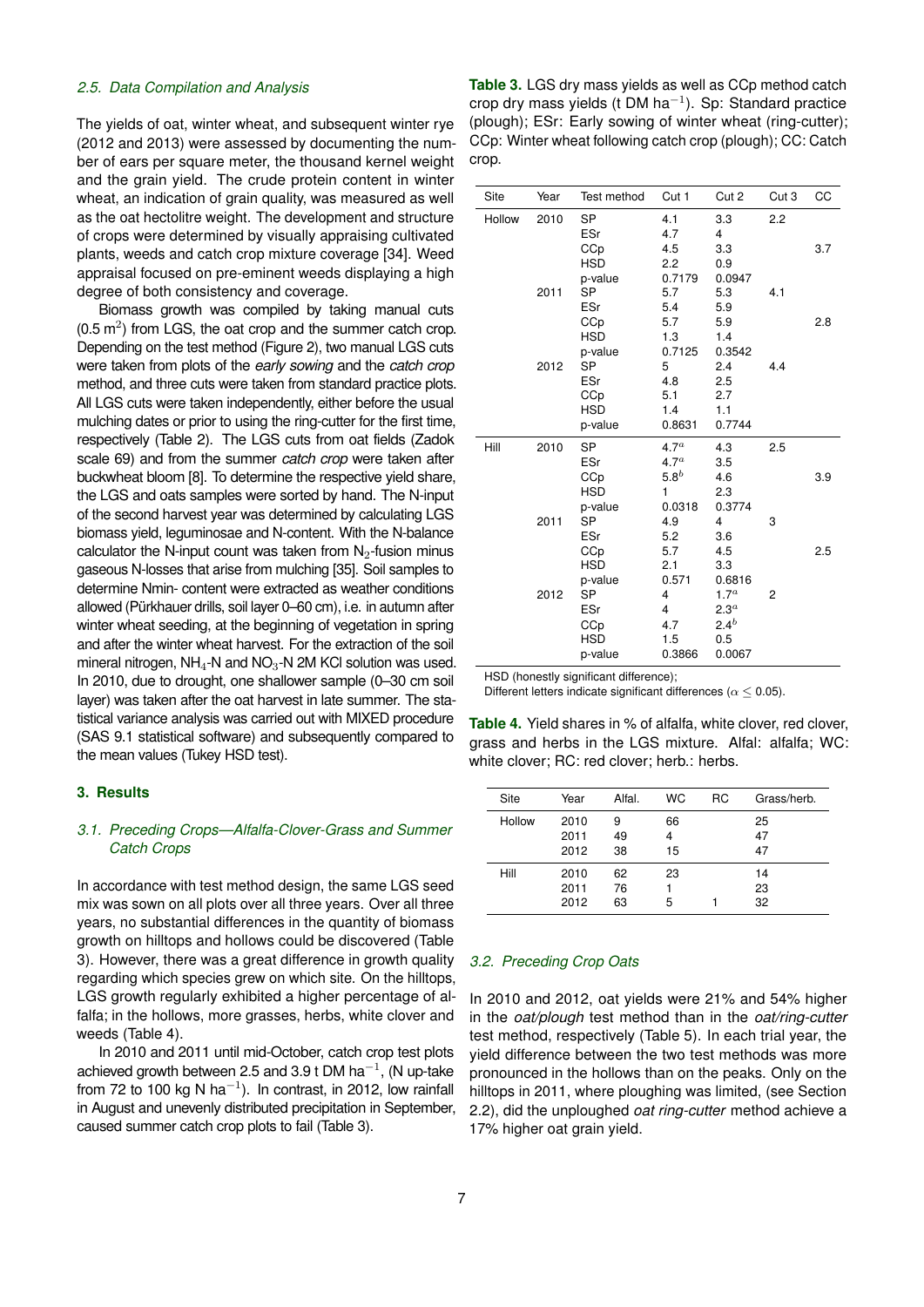<span id="page-7-0"></span>**Table 5.** Oat yield structure—Op and Or methods. Op: Oat variant with plough; Or: Oat variant with ring-cutter; tkw: thousand kernel weight.

| Site        | Year | Test<br>method | Ears<br>(m <sup>2</sup> ) | tkw<br>(g)     | Grain yield<br>$(t \, ha^{-1})$ | Hectolitre<br>weight (kg) |
|-------------|------|----------------|---------------------------|----------------|---------------------------------|---------------------------|
| Hollow 2010 |      | Op<br>Or       | 270<br>211                | 36.2<br>35.8   | 5.1 <sup>a</sup><br>$2.9^b$     | 45.8<br>45.9              |
|             |      | <b>HSD</b>     | 76                        | 12             | 1.5                             | 0.7                       |
|             |      | p-value        | 0.0829                    | 0.5128         | 0.0214                          | 0.1001                    |
|             | 2011 | Op             | 307                       | 47.3           | 5.3                             | 51.5                      |
|             |      | Or             | 280                       | 49.1           | 4.6                             | 51.4                      |
|             |      | <b>HSD</b>     | 41.7                      | 4.2            | 2.4                             | 2.1                       |
|             | 2012 | p-value        | 0.1266<br>145             | 0.2744<br>41.4 | 0.4132<br>3.9 <sup>a</sup>      | 0.8299<br>48.2            |
|             |      | Op<br>Or       | 178                       | 39.9           | $1.8^b$                         | 48.1                      |
|             |      | <b>HSD</b>     | 76                        | 2.9            | 0.2                             | $3.5\,$                   |
|             |      | p-value        | 0.2612                    | 0.2177         | < .0001                         | 0.9349                    |
| Hill        | 2010 | Оp             | $243^a$                   | 36.2           | 4.2 <sup>a</sup>                | 43.9                      |
|             |      | Or             | 181 $^b$                  | 36.1           | $3.3^b$                         | 45.2                      |
|             |      | <b>HSD</b>     | 21.4                      | 3.2            | 0.4                             | 3.8                       |
|             |      | p-value        | 0.0027                    | 0.9624         | 0.0076                          | 0.3451                    |
|             | 2011 | Op             | 285                       | 46.1           | 3.6                             | 49.5                      |
|             |      | Or             | 274                       | 48             | 4.1                             | 50.3                      |
|             |      | <b>HSD</b>     | 73.8                      | 6.2            | 1.6                             | 0.9                       |
|             |      | p-value        | 0.668                     | 0.3883         | 0.3302                          | 0.0657                    |
|             | 2012 | Op             | 209                       | 41.2           | 4.2                             | 47.8                      |
|             |      | Or             | 165                       | 41.6           | 2.3                             | 48.2                      |
|             |      | <b>HSD</b>     | 61.8                      | 2.3            | 2.3                             | 1.6                       |
|             |      | p-value        | 0.1082                    | 0.6804         | 0.0882                          | 0.4824                    |

HSD (honestly significant difference):

Different letters indicate significant differences ( $\alpha \leq 0.05$ ).

# *3.3. Winter Wheat*

Among test methods, the winter wheat grain harvest varied considerably. This variance was most pronounced in the years with extreme weather conditions (2011 and 2012; see Section 2.3.).

In 2011 and 2012, winter wheat on the *oat/plough* and *oat-ring-cutter* test plots could not be harvested due to frequent heavy precipitation and a rampant weed infestation (*Tripleurospermum perforatum*). In all years and on all test plots, when harvesting was possible, winter wheat grown with the *oat/ring-cutter* test method produced the lowest grain yield of all test methods—significantly lower on hilltops in 2012 and 2013; and in hollows in 2013 (Table [6\)](#page-7-1). In addition, the hilltop winter wheat in *oat/ring-cutter* test methods exhibited decidedly lower crude protein in 2011 and 2012. There was no great difference in grain yields between the standard procedure and *early sowing* and *catch crop* test methods. Compared to standard practices, however, the *early sowing* method had consistently lower grain yields. In 2011, the crude protein content in *early sowing* was markedly lower than in *standard* and *catch crop* methods. In contrast, in the dry year, 2013, *early sowing* exhibited a much higher thousand kernel weight than *standard* and *catch crop* methods. The *catch crop* method came closest to matching the standard practice in yield and quality. With the exception of *catch crop* in 2013, none of the alternative test methods were able to achieve a higher yield than the standard practice.

#### *3.4. Subsequent Crop Winter Rye*

In 2012 and 2013, winter rye was a subsequent crop to winter wheat, bringing in high grain yields, especially in the hollows. With the exception of the thousand kernel weight in the hollows in 2013 there was no discernible difference between the test methods (Table [7\)](#page-8-0).

<span id="page-7-1"></span>**Table 6.** Winter wheat yield and quality. Sp: Standard practice (plough); ESr: Early sowing of winter wheat (ring-cutter); CCp: Winter wheat following catch crop (plough); Op: Winter wheat following oat (plough); Or: Winter wheat following oat (ring-cutter); tkw: thousand kernel weight.

| Site   | Year | Test<br>method                                                      | Ears<br>(m2)                                               | tkw<br>(g)                                                                                                                    | Grain yield<br>$(t \text{ ha-1})$                                                                        | Crude<br>protein (%)                                             |
|--------|------|---------------------------------------------------------------------|------------------------------------------------------------|-------------------------------------------------------------------------------------------------------------------------------|----------------------------------------------------------------------------------------------------------|------------------------------------------------------------------|
| Hollow | 2011 | <b>SP</b><br>ESr<br>CCp<br>Op<br>Or<br><b>HSD</b>                   | 256<br>262<br>243                                          | 41.9<br>41.3<br>43.7<br>-<br>3.4                                                                                              | 4<br>3.6<br>3.8<br>-<br>$\overline{\phantom{0}}$<br>$\overline{c}$                                       | $13.6^a$<br>$11.0^{b}$<br>$12.4^a$<br>1.3                        |
|        | 2012 | p-value<br>SP<br>ESr                                                | 84.3<br>0.7886<br>197<br>*                                 | 0.1727<br>46.6<br>*                                                                                                           | 0.807<br>3.1<br>*                                                                                        | 0.0025<br>13.9<br>*                                              |
|        |      | CCp<br>Op<br>Or                                                     | 189                                                        | 47<br>$\overline{a}$<br>$\overline{a}$                                                                                        | 2.9<br>$\overline{a}$<br>-                                                                               | 13.9                                                             |
|        | 2013 | HSD<br>p-value<br><b>SP</b><br>ESr<br>CCp<br>Op<br>Or<br><b>HSD</b> | 127.4<br>0.8544<br>166<br>185<br>191<br>187<br>181<br>74.1 | 5.4<br>0.8314<br>43.9 <sup>a</sup><br>48.2 <sup>b</sup><br>42.9 <sup>a</sup><br>42.2 <sup>a</sup><br>38.4 <sup>c</sup><br>3.3 | 2.4<br>0.7934<br>2.8 <sup>a</sup><br>2.8 <sup>a</sup><br>$2.8^a$<br>2.3 <sup>a</sup><br>$1.0^{b}$<br>0.8 | 1.7<br>0.9942<br>13<br>12.6<br>12.7<br>12.7<br>12.7<br>1         |
| Hill   | 2011 | p-value<br><b>SP</b><br>ESr<br>CCp<br>Оp                            | 0.851<br>270<br>237<br>250<br>176                          | < .0001<br>$43.9^{ab}$<br>$41.1^a$<br>$45.8^{b}$<br>41.8 <sup>a</sup>                                                         | < .0001<br>4.6 <sup>a</sup><br>$3.5^{ab}$<br>$4.5^a$<br>$3.6^{ab}$                                       | 0.7514<br>$12.8^a$<br>$10.3^{b}$<br>$11.4^a$<br>9.9 <sup>c</sup> |
|        | 2012 | Or<br>HSD<br>p-value<br><b>SP</b><br>ESr                            | 158<br>157.3<br>0.1647<br>$170^a$<br>*                     | $42.5^a$<br>2.9<br>0.0018<br>42<br>*                                                                                          | $1.9^{b}$<br>$\overline{c}$<br>0.0078<br>$2.6^a$<br>*                                                    | 9.9 <sup>c</sup><br>1.5<br>< .0001<br>$13.6^a$<br>*              |
|        |      | CCp<br>Op<br>Or<br><b>HSD</b><br>p-value                            | $153^{ab}$<br>$93^b$<br>85 $^b$<br>68.6<br>0.0082          | 40<br>40<br>44.7<br>7.5<br>0.359                                                                                              | $2.5^{ab}$<br>$1.3^{ab}$<br>$1.2^{b}$<br>1.3<br>0.0172                                                   | $13.7^a$<br>12.6 $^{ab}$<br>$11.6^{b}$<br>1.1<br>0.0009          |
|        | 2013 | <b>SP</b><br>ESr<br>CCp<br>Op<br>Or<br><b>HSD</b><br>p-value        | 218<br>177<br>188<br>234<br>171<br>87<br>0.1562            | $41.7^a$<br>47.1 <sup>c</sup><br>42.6 <sup>a</sup><br>$40.5^{ab}$<br>$37.5^{b}$<br>3.1<br>< 0.0001                            | $2.6^{ab}$<br>$2.6^{ab}$<br>$2.9^a$<br>$2.2^b$<br>1.2 <sup>c</sup><br>0.4<br>< 0.0001                    | 11.5<br>11.9<br>11.7<br>11.6<br>11.4<br>0.8<br>0.3644            |

\*Winterkill damage; HSD (honestly significant difference); Different letters indicate significant differences ( $\alpha$  < 0.05).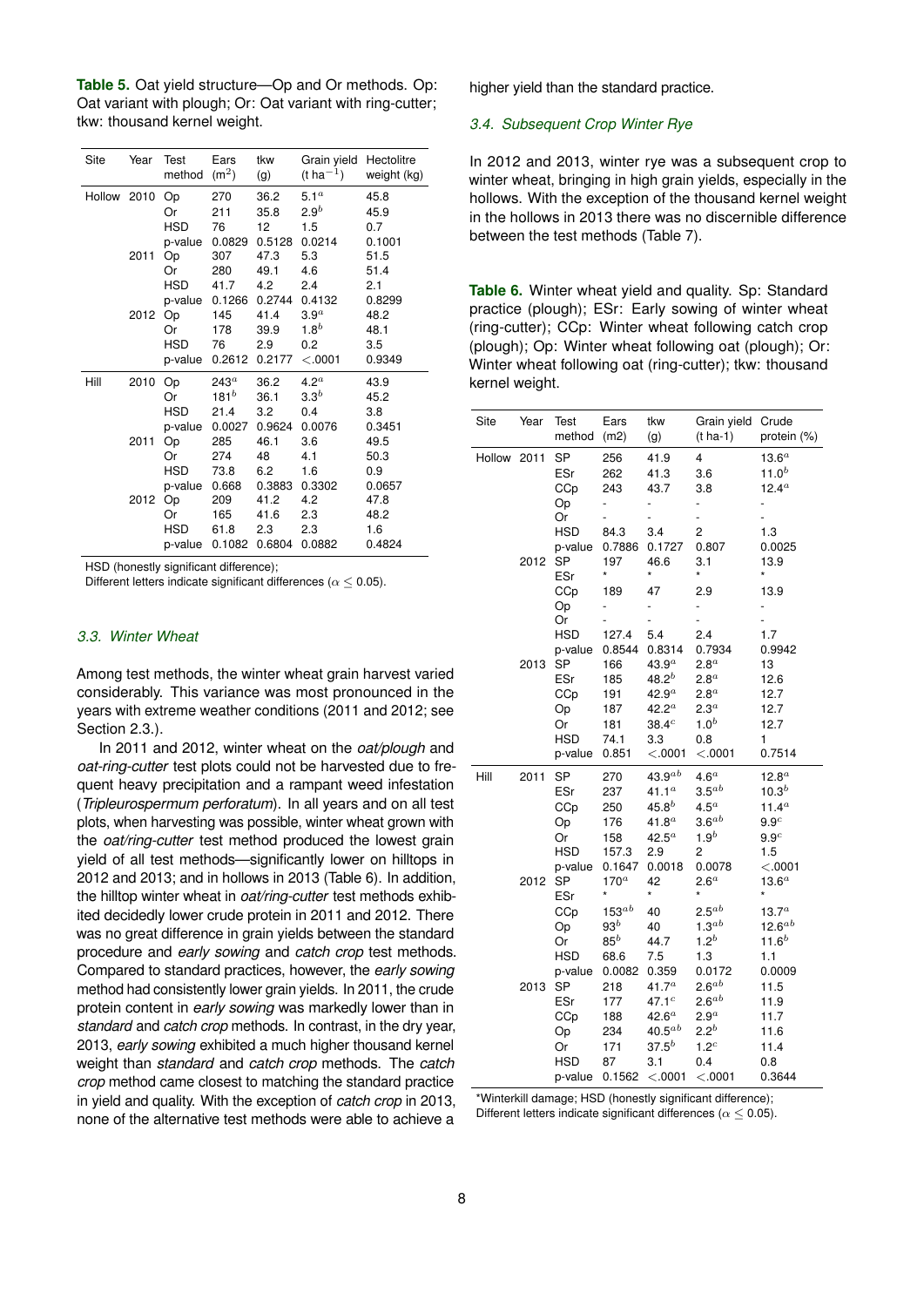<span id="page-8-0"></span>**Table 7.** Yield structure—subsequent winter rye crop. Sp: Standard practice (plough); ESr: Early sowing of winter wheat (ring cutter); CCp: Winter wheat following catch crop (plough); Op: Winter wheat following oat (plough) and Or: Winter wheat following oat (ring cutter); tkw: thousand kernel weight.

| Site   | Year | Test       | Ears              | tkw               | Grain                 |
|--------|------|------------|-------------------|-------------------|-----------------------|
|        |      | method     | (m <sup>2</sup> ) | (g)               | yield (t ha $^{-1}$ ) |
|        |      |            |                   |                   |                       |
| Hollow | 2012 | SP         | 400               | 34.1              | 6.2                   |
|        |      | ESr        | 403               | 33.4              | 6                     |
|        |      | CCp        | 351               | 35                | 6.4                   |
|        |      | Оp         | 370               | 33.9              | 5.9                   |
|        |      | Or         | 426               | 35.3              | 6.2                   |
|        |      | <b>HSD</b> | 111.3             | 2.6               | 2.2                   |
|        |      | p-value    | 0.2842            | 0.2873            | 0.9548                |
|        | 2013 | SP         | 438               | 31.9 <sup>a</sup> | 4.9                   |
|        |      | ESr        | 438*              | $34.1^{*ab}$      | $6.0*$                |
|        |      | CCp        | 485               | $32.2^a$          | 5                     |
|        |      | Op         | 476               | 32.3 <sup>a</sup> | 6.3                   |
|        |      | Or         | 430               | $35.4^{b}$        | 5.3                   |
|        |      | <b>HSD</b> | 152.2             | 2.3               | 2.4                   |
|        |      | p-value    | 0.6883            | 0.0015            | 0.2964                |
| Hill   | 2012 | <b>SP</b>  | 294               | 35.4              | 5.2                   |
|        |      | ESr        | 357               | 33.4              | 5.1                   |
|        |      | CCp        | 306               | 34.7              | 4.8                   |
|        |      | Op         | 244               | 34.9              | 4.1                   |
|        |      | Or         | 278               | 35.1              | 4.6                   |
|        |      | <b>HSD</b> | 124.9             | 3.2               | 2.2                   |
|        |      | p-value    | 0.1238            | 0.3836            | 0.5357                |
|        | 2013 | SP         | 244               | 35                | 3.7                   |
|        |      | ESr        | 223*              | $37.3*$           | $2.9*$                |
|        |      | CCp        | 269               | 36.8              | 4.2                   |
|        |      | Op         | 221               | 36.2              | 2.5                   |
|        |      | Or         | 269               | 34.7              | 3.3                   |
|        |      | <b>HSD</b> | 180.37            | 5.3               | 5                     |
|        |      | p-value    | 0.8397            | 0.6058            | 0.8433                |

\*Preceding crop summer wheat;

HSD (honestly significant difference);

Different letters indicate significant differences ( $\alpha$  < 0.05).

#### *3.5. N-dynamic*

The N-dynamic in cultivation methods was estimated based on the LGS N-input, N-up-take in the grains and  $N_{min}$ contents in the soil. Interdependent on tilling date, biomass yield and the leguminous crop, the LGS provided an N-input from 145 to 352 kg N ha $^{-1}$  in the second harvest year (Table [8\)](#page-8-1). Oats attained the highest nitrogen up-take after LGS tillage and ploughing, taking up more than 100 kg N ha<sup>-1</sup> in the hollows in 2010 and 2011.

In late summer 2010 (Table [9\)](#page-9-0),  $N_{min}$  sampling from the *early sowing* and *catch crop* test plots at the hollow exhibited significantly higher  $N_{min}$  values than the other test methods. Prior to sampling, the LGS plots of both test methods were killed in July via root separation with the ring-cutter (see Table [2\)](#page-5-1).

In the autumn of 2011 and 2012, *oat/plough* and partly *oat/ring-cutter* wheat plots exhibited significantly higher  $N_{min}$ -values than those of the standard practice  $(Ø +45 kg N ha^{-1}$ ; Table [10\)](#page-9-1). Oat plough had the highest  $N_{min}$ -values of all test methods. In spring, the highest  $N_{min}$ -values were always observed on standard practice

and *catch crop* wheat plots, which had been ploughed at a later date. Compared to the standard practice, *oat/ringcutter* and *oat/plough* methods had significantly lower  $N_{min}$ values in the spring (Hollow 2011–2013). There were no remarkable differences in  $N_{min}$ -values in samples taken from beneath the subsequent winter rye crop (08.11.2011, 22.10.2012), or taken immediately after the winter wheat harvest (08.02.2013; Table [11\)](#page-9-2). The five highest  $N_{min}$ values of all sampling dates were found in the subsequent winter rye crop (max. value, 148 kg Nha−<sup>1</sup> ; *oat/ring-cutter* test method).

<span id="page-8-1"></span>**Table 8.** N-input and N-uptake in the crop sequence (N kg ha<sup>-1</sup>). Sp: Standard practice (plough); ESr: Early sowing of winter wheat (ring cutter); CCp: Winter wheat following catch crop (plough); Op: Winter wheat following oat (plough); Or: Winter wheat following oat (ring cutter).

| Site | Year             | Test<br>method                                                          | Input<br>LGS      | Uptake<br>Oat                                    | Uptake<br><b>WW</b>                                                                                   | Uptake<br>WR                                           | <b>Balance</b>       |
|------|------------------|-------------------------------------------------------------------------|-------------------|--------------------------------------------------|-------------------------------------------------------------------------------------------------------|--------------------------------------------------------|----------------------|
|      | Hollow 2010-2012 | <b>SP</b><br>ESr<br>CCp<br>Op<br>Or<br><b>HSD</b><br>p-value            | 259<br>191<br>180 | $105.8^a$<br>$56.2^{b}$<br>43.7<br>0.0447        | 83.8<br>59.5<br>71.2<br>43.5<br>0.3031                                                                | 83.7<br>78.2<br>80.3<br>74.6<br>76.2<br>26.5<br>0.8273 | 0.32<br>0.31<br>0.4  |
|      | 2011-2013        | <b>SP</b><br>ESr<br>CCp<br>Op<br>Or<br><b>HSD</b>                       | 267<br>184<br>211 | 100.4<br>83<br>40.4<br>0.2642                    | 65.4<br>60.3<br>47.5<br>0.7571                                                                        | 52<br>66<br>54.4<br>66.6<br>54.4<br>25<br>0.2373       | 0.24<br>0.29         |
|      | 2012-2013        | p-value<br><b>SP</b><br>ESr<br>CCp<br>Op<br>Or<br><b>HSD</b><br>p-value | 206<br>145<br>146 | 73.2 a<br>31.7 b<br>9.2<br>0.0007                | $55.4^a$<br>53.2 <sup>a</sup><br>54.6 <sup>a</sup><br>43.4 $^a$<br>$18.8^{b}$<br>14.3<br>< .0001      |                                                        | 0.27<br>0.37<br>0.37 |
| Hill | 2010-2012        | SP<br>ESr<br>CCp<br>Op<br>Or<br>HSD<br>p-value                          | 352<br>265<br>278 | 79.0 <sup>a</sup><br>$59.0^b$<br>10.53<br>0.0091 | 87.4 <sup>a</sup><br>$54.2^{bc}$<br>$77.8^{ab}$<br>$53.8^{bc}$<br>29.1 <sup>c</sup><br>32.3<br>0.0008 | 69.2<br>65<br>60.2<br>49.5<br>57.5<br>27.4<br>0.255    | 0.25<br>0.2<br>0.28  |
|      | 2011-2013        | <b>SP</b><br>ESr<br>CCp<br>Op<br>Or<br><b>HSD</b><br>p-value            | 222<br>228<br>226 | 66.2<br>78<br>32<br>0.3229                       | 52.9 a<br>52.3 <sup>a</sup><br>$24.8^{b}$<br>$20.6^{b}$<br>25.7<br>0.0047                             | 47.9<br>37.6<br>55.5<br>29.7<br>38.5<br>64.2<br>0.7404 | 0.24<br>0.23         |
|      | 2012-2013        | SP<br>ESr<br>CCp<br>Op<br>Or<br><b>HSD</b><br>p-value                   | 149<br>156<br>145 | 69.8<br>39.1<br>43.4<br>0.1094                   | 45.1 $^{ab}$<br>$46.0^{ab}$<br>51.3 <sup>a</sup><br>$37.6^{b}$<br>20.6 <sup>c</sup><br>7.4<br>< 0001  |                                                        | 0.3<br>0.29<br>0.35  |

HSD (honestly significant difference);

Different letters indicate significant differences ( $\alpha \leq 0.05$ ).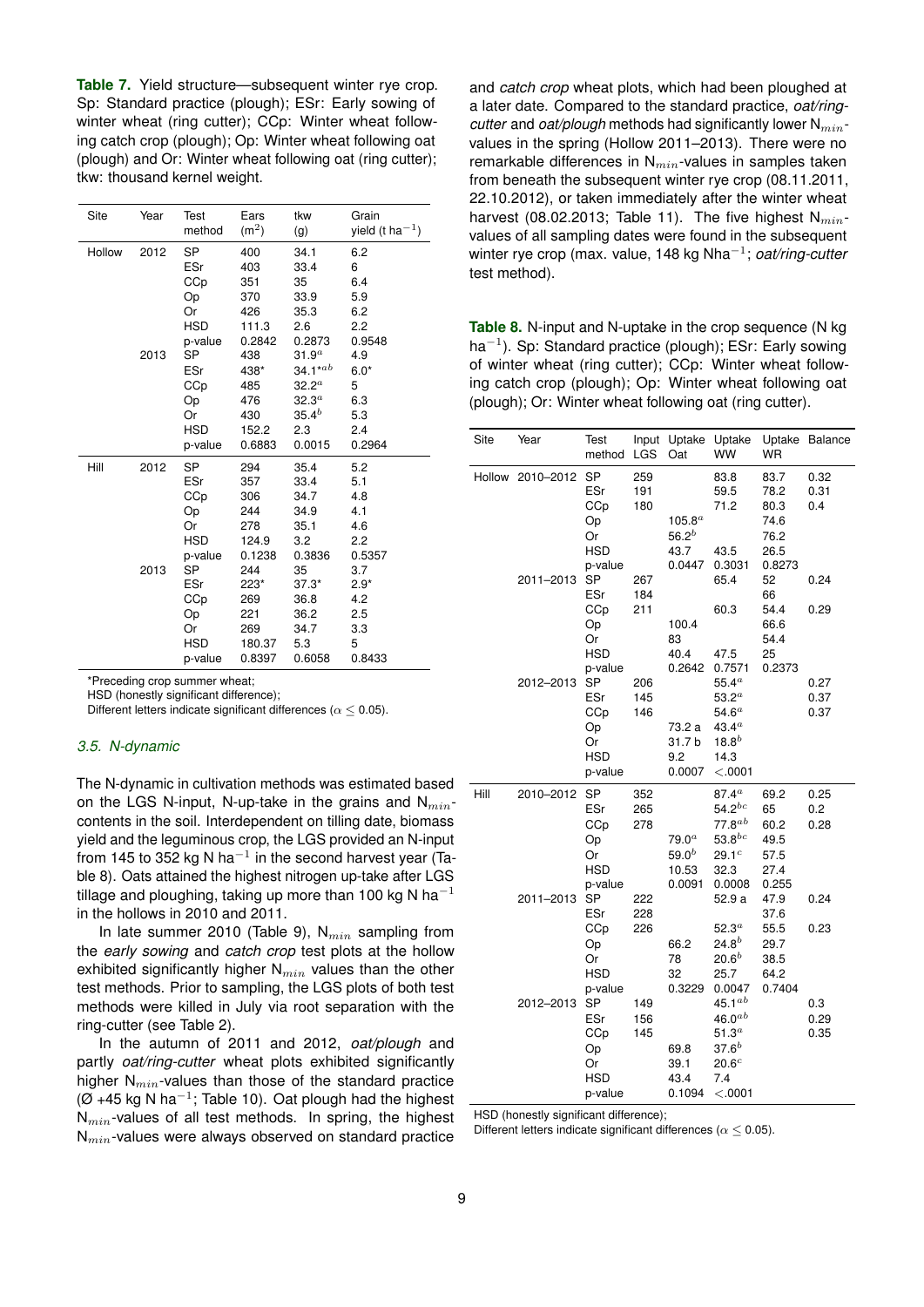<span id="page-9-0"></span>**Table 9.** N<sub>min</sub>-values of mulched LGS (Sp), of LGS after ring-cutter root separation (ESr), of catch crop mixture (CCp) and of oat stubble (Op und Or)—soil layer 0–30 cm. Sp: Standard practice (plough); ESr: Early sowing of winter wheat (ring-cutter); CCp: Winter wheat following catch crop (plough) Op: Winter wheat following oat (plough); Or: Winter wheat following oat (ring-cutter); HSD (honestly significant difference).

|                       |                                                                                                                                 |    |                    | $N_{min}$ kg ha <sup>-1</sup> (0-30 cm) |                |                                                                          |
|-----------------------|---------------------------------------------------------------------------------------------------------------------------------|----|--------------------|-----------------------------------------|----------------|--------------------------------------------------------------------------|
| Date of sampling Site |                                                                                                                                 | Sp | ESr                | CCp Op Or                               | $\overline{x}$ | HSD p-value                                                              |
| 11-08-2010            | Hollow (2010) $35.8^b$ 109.8 <sup>a</sup> 96.9 <sup>a</sup> 42.4 <sup>b</sup> 22.5 <sup>b</sup> 61.4 28.1 <.0001<br>Hill (2010) |    | $34.6^b$ 89.5 $^a$ |                                         |                | 73.5 <sup>ac</sup> 43.0 <sup>bc</sup> 20.0 <sup>b</sup> 52.1 32.9 <.0001 |

Different letters indicate significant differences ( $\alpha \leq 0.05$ ).

<span id="page-9-1"></span>Table 10. N<sub>min</sub>-values, (soil layer 0–60 cm) beneath winter wheat after autumn seeding and at the onset of spring vegetation. Sp: Standard practice (plough); ESr: Early sowing of winter wheat (ring-cutter); CCp: Winter wheat following catch crop (plough); Op: Winter wheat following oat (plough); Or: Winter wheat following oat (ring-cutter).

|                  |                      |                   |                   | $\mathsf{N}_{min}$              | kg ha <sup>-1</sup> (0-60 cm) |                                |                |            |         |
|------------------|----------------------|-------------------|-------------------|---------------------------------|-------------------------------|--------------------------------|----------------|------------|---------|
| Date of sampling | Site                 | Sp                | ESr               | CCp                             | Oр                            | Or                             | $\overline{x}$ | <b>HSD</b> | p-value |
| 05-04-2011       | <b>Hollow (2010)</b> | 79.7 <sup>a</sup> | $36.7^{bc}$       | 48.6 <sup>c</sup>               | 25.0 <sup>b</sup>             | $22.2^b$                       | 42.4           | 22.4       | < 0.001 |
|                  | Hill (2010)          | 48.7 <sup>a</sup> | $16.9^{b}$        | 36.0 <sup>a</sup>               | $15.4^{b}$                    | $15.6^{b}$                     | 26.5           | 15.4       | < .0001 |
| $01 - 11 - 2011$ | Hollow (2011)        | 66.9 <sup>a</sup> | 73.9 <sup>a</sup> | $77.5^a$                        | $115.6^{b}$                   | 90.3 <sup>a</sup>              | 84.8           | 39.5       | 0.0153  |
|                  | Hill (2011)          | 49.0 <sup>a</sup> | $79.2^{ac}$       | 53.0 <sup>a</sup>               | 106.6 <sup>c</sup>            | 98.7 <sup>c</sup>              | 77.3           | 38.5       | 0.0262  |
| 24-04-2012       | Hollow (2011)        | $99.5^a$          | $^\star$          | 114.7 <sup><math>a</math></sup> | $42.9^{b}$                    | $42.0^{b}$                     | 74.8           | 51.5       | 0.0003  |
|                  | Hill (2011)          | $101.8^{ab}$      | $\star$           | 119.3 $^{ab}$                   | $78.3^{ab}$                   | $73.7^{b}$                     | 93.3           | 55         | 0.0258  |
| 22-10-2012       | <b>Hollow (2012)</b> | $46.4^{\circ}$    | 61.1 $^{ab}$      | 33.7 <sup>a</sup>               | $77.4^{b}$                    | 54.1 <sup><math>a</math></sup> | 54.5           | 22.8       | 0.0007  |
|                  | Hill (2012)          | 34.0 <sup>a</sup> | 48.1 $^{ab}$      | 39.7 <sup>a</sup>               | $74.2^{b}$                    | $59.0^{ab}$                    | 51             | 26.4       | 0.0029  |
| 06-03-2013       | <b>Hollow (2012)</b> | 76.1 <sup>a</sup> | $38.8^{b}$        | 47.3 <sup>b</sup>               | $38.6^{b}$                    | 34.0 <sup>b</sup>              | 46.9           | 21.7       | 0.0003  |
|                  | Hill (2012)          | 51.6              | 41.5              | 52.6                            | 37.3                          | 36.2                           | 43.8           | 21.8       | 0.0897  |

\*Winterkill damage; Different letters indicate significant differences ( $\alpha \leq 0.05$ ).

<span id="page-9-2"></span>**Table 11.** N<sub>min</sub>-values (soil layer 0–60 cm) under WR subsequent to WW (08.11.2011; 22.10.2012) and shortly after WW harvest (02.08.2013). Sp: Standard practice (plough); ESr: Early sowing of winter wheat (ring-cutter); CCp: Winter wheat following catch crop (plough); Op: Winter wheat following oat (plough); Or: Winter wheat following oat (ring-cutter); HSD (honestly significant difference).

|                  | $N_{min}$ kg ha <sup>-1</sup> (0-60 cm) |       |       |       |       |       |                |            |         |  |
|------------------|-----------------------------------------|-------|-------|-------|-------|-------|----------------|------------|---------|--|
| Date of sampling | Site                                    | Sp    | ESr   | CCp   | Op    | Or    | $\overline{x}$ | <b>HSD</b> | p-value |  |
| 08-11-2011       | <b>Hollow (2010)</b>                    | 120   | 94.5  | 84.0  | 125.7 | 148.5 | 114.5          | 111.5      | 0.4086  |  |
|                  | Hill (2010)                             | 130.4 | 99.7  | 137.3 | 96.3  | 122.5 | 117.2          | 82.9       | 0.4461  |  |
| 22-10-2012       | Hollow (2011)                           | 97    | 70.6  | 87.3  | 50.3  | 66.2  | 74.2           | 64.5       | 0.2293  |  |
|                  | Hill (2011)                             | 104.1 | 121.3 | 116.8 | 66.5  | 97.1  | 101.1          | 75.3       | 0.2184  |  |
| 02-08-2013       | <b>Hollow (2012)</b>                    | 41.1  | 35.3  | 40.5  | 38    | 33.4  | 37.6           | 12.3       | 0.2672  |  |
|                  | Hill (2012)                             | 28.5  | 29.9  | 30.2  | 31.1  | 24.6  | 28.8           | 9.8        | 0.306   |  |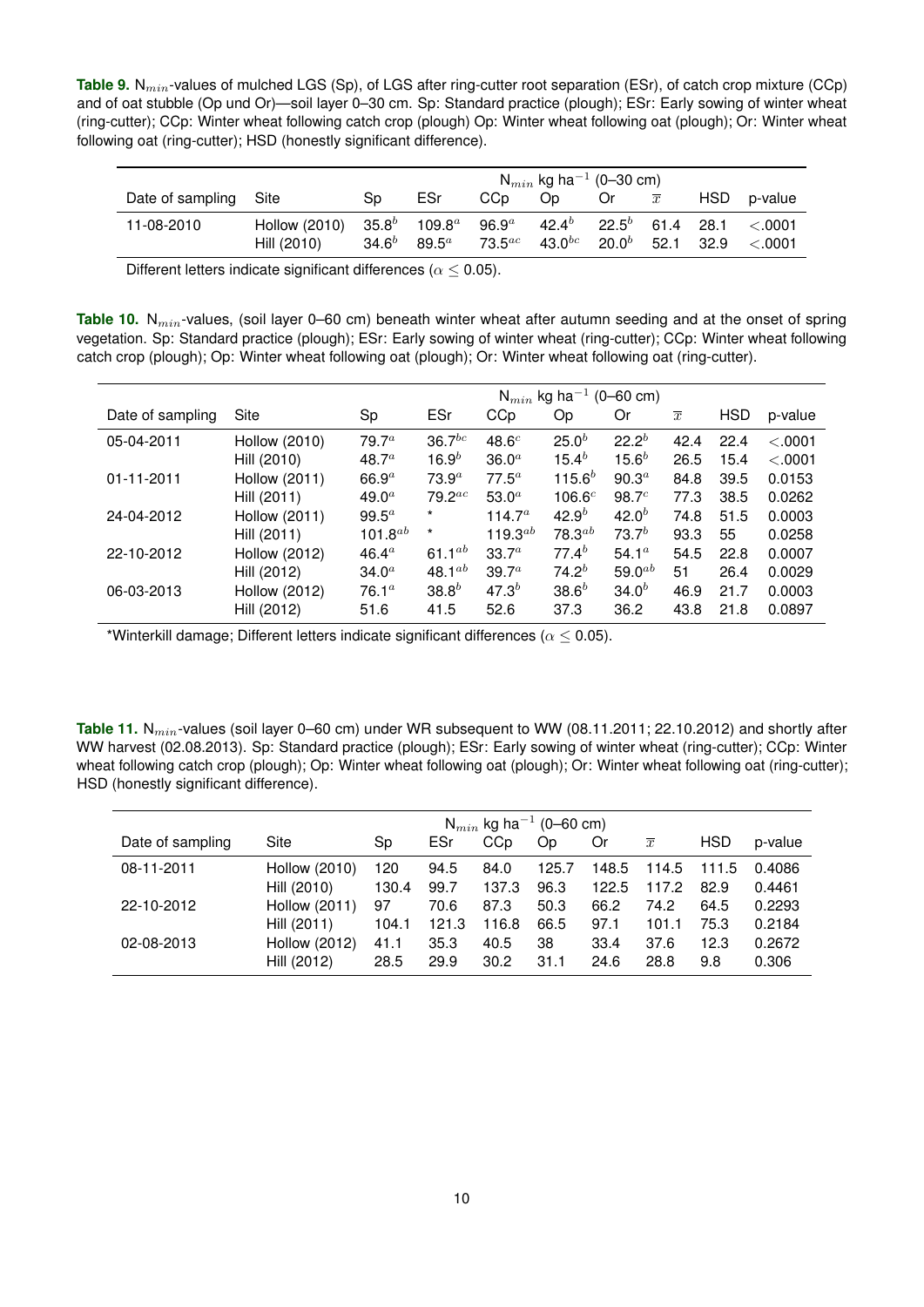Weed distribution varied on the different sites and test method plots. In all experimental years, the weed population in oats and winter wheat was more pronounced in the hollows than on the hilltops.

On average, the standard practice and *catch crop* test method (autumn ploughing and late seeding) had the lowest weed dockage, the weed coverage ratio (WCR) in both methods being nearly identical. In comparison, the *early sowing* WCR was from distinctly to significantly higher in each year. On the *oat/ring-cutter* plots there was usually a higher WCR (Table [12\)](#page-11-0) and/or a higher weed biomass (Table [13\)](#page-11-1) in established oat and winter wheat cultures than on the *oat/plough* (Op) test plots. In addition to these quantitative differences, specific differences were found in weed group composition on the varying sites and in the varying test methods.

The prior LGS crops generated weed flora—alfalfa (*Medicago sativa L.*), red and white clover (*Trifolium repens L.* and *Trifolium pratense L.*) as well as perennial ryegrass (*Lolium perenne L.*) and couch grass (*Agropyron repens L.*)—on all locations and test methods. Comparing standard practices and ploughed test methods (*catch crop*, *oat/plough*) to the unploughed test methods (*early sowing* and *oat/ring-cutter*) (Table [13\)](#page-11-1), alfalfa did not regrow in ploughed methods, neither in the preceding oat crop nor or in winter wheat. In 2011, however, alfalfa did regrow on standard practices and *catch crop* hilltop plots because the plough could not optimally turn the soil in autumn. Besides alfalfa, the weed population was dominated by, in descending order, creeping thistle (*Cirsium arvense L.*), scentless chamomile (*Tripleurospermum perforatum*), poppy (*Papaver rhoeas L.*), common chickweed (*Stellaria media L.*), larkspur (*Consolida regalis Gray*) and veronica (*Veronica chamaedrys L.*). These species varied within sites and procedures. In the hollows and in the unploughed test methods, creeping thistle was much more dominant (Table [14\)](#page-11-2), particularly in the *oat/ring-cutter* winter wheat. In the hollows and on one hilltop, scentless chamomile dominated, mainly in the early sowing, *oat/ring-cutter* and *oat/plough* winter wheat test methods (cover ratio, 75–90%). In 2011 and 2012, a rampant odourless chamomile infestation caused winter wheat crop failure in *oat/plough* and *oat/ring-cutter* hollows.

# **4. Discussion**

The experimental cultivation methods were carried out from 2010 to 2013 and were at times subject to extreme weather conditions. Only 2013 came close to long-term averages and predicted climate changes, such as pre-summer drought (see Figure [3\)](#page-5-0). With this in mind, the following discussion addresses the extent to which the tests provide a practical alternative to standard practices and if they can contribute to diversifying winter wheat cultivation.

#### *4.1. Reduced Tillage With the Ring-Cutter*

The hypothesis that the ring-cutter can effectively kill and regulate LGS in both wet (spring) and dry (summer) soils was confirmed—LGS secondary growth coverage on unploughed oat and wheat plots was the same height as on ploughed plots. The tool's cutting technique - a shallow, vertical undercutting of the upper topsoil - separates the alfalfa sprout shaft below the root crowns, effectively impeding regrowth. In contrast to the plough, ring-cutter tractive power requirements are low and operating speed (11 km  $h^{-1}$ ) is remarkably fast. Nonetheless, the tool required two to four working cycles to prepare the plots for mulch seeding after the two-year LGS cultivation. Further drawbacks to the ring-cutter were much lower grain yields in two of the three years on *oat/ring-cutter* and winter wheat plots and less N-availability than *oat/plough* plots. Ring-cutter implementation only reached higher oat yields than *oat/plough* on the shallow hilltop in the 2011 test method. Numerous other studies substantiate that reduced tillage in organic farming results in lower yields and lower N-availability [\[19,](#page-14-11)[36–](#page-15-1) [39\]](#page-15-2). Reduced tillage limits N-availability by delaying soil organic matter (SOM) mineralisation, due to minimal aeration [\[19\]](#page-14-11) and poor soil warming in the spring, particularly when densely mulched [\[40\]](#page-15-3). Especially in spring, unprocessed earth is often cooler and soggier than ploughed soil, hindering both germination and the initial growth of summer grains [\[41\]](#page-15-4). Reduced soil processing can also lead to increased compression in untreated layers [\[18](#page-14-10)[,39\]](#page-15-2) and to accumulated SOM in the upper soil layer [\[42\]](#page-15-5), as confirmed by ring-cutter processing research conducted at the ZALF Müncheberg experimental station where much higher soil compression limited root penetration of winter grains [\[43\]](#page-15-6). Limited N, compressed soil and thwarted root growth impede a plant's ability to absorb nutrients, which may have caused the much lower oat and winter wheat harvests [\[37\]](#page-15-7). In addition to these factors, the ring-cutter plots displayed dense weed growth (Tables [12](#page-11-0) and [13\)](#page-11-1); typical for reduced tillage in organic farming [\[19,](#page-14-11)[44\]](#page-15-8). Shallow ring-cutter processing causes weed seeds to remain close to the surface, providing excellent germination conditions. Perennial species such as couch grass and creeping thistle thrive under reduced tillage [\[45\]](#page-15-9).

Bearing all this in mind, it becomes clear that the results of reduced tillage are highly dependent on the time of ring-cutter processing, on crop rotation selection and on weather conditions, as confirmed by the completely unploughed *oat/ring-cutter* and *early sowing* test methods [\[18\]](#page-14-10). While *oat/ring-cutter* did not generate stable oats or winter wheat grain yields, the early sowing wheat yields of two trial years did not deviate greatly from standard procedure yields. Hence, reduced soil processing can be successful when applied to pertinent sites and adapted to the entire cultivation system, i.e. alterations in crop rotation, seeding and the catch crop [\[19\]](#page-14-11).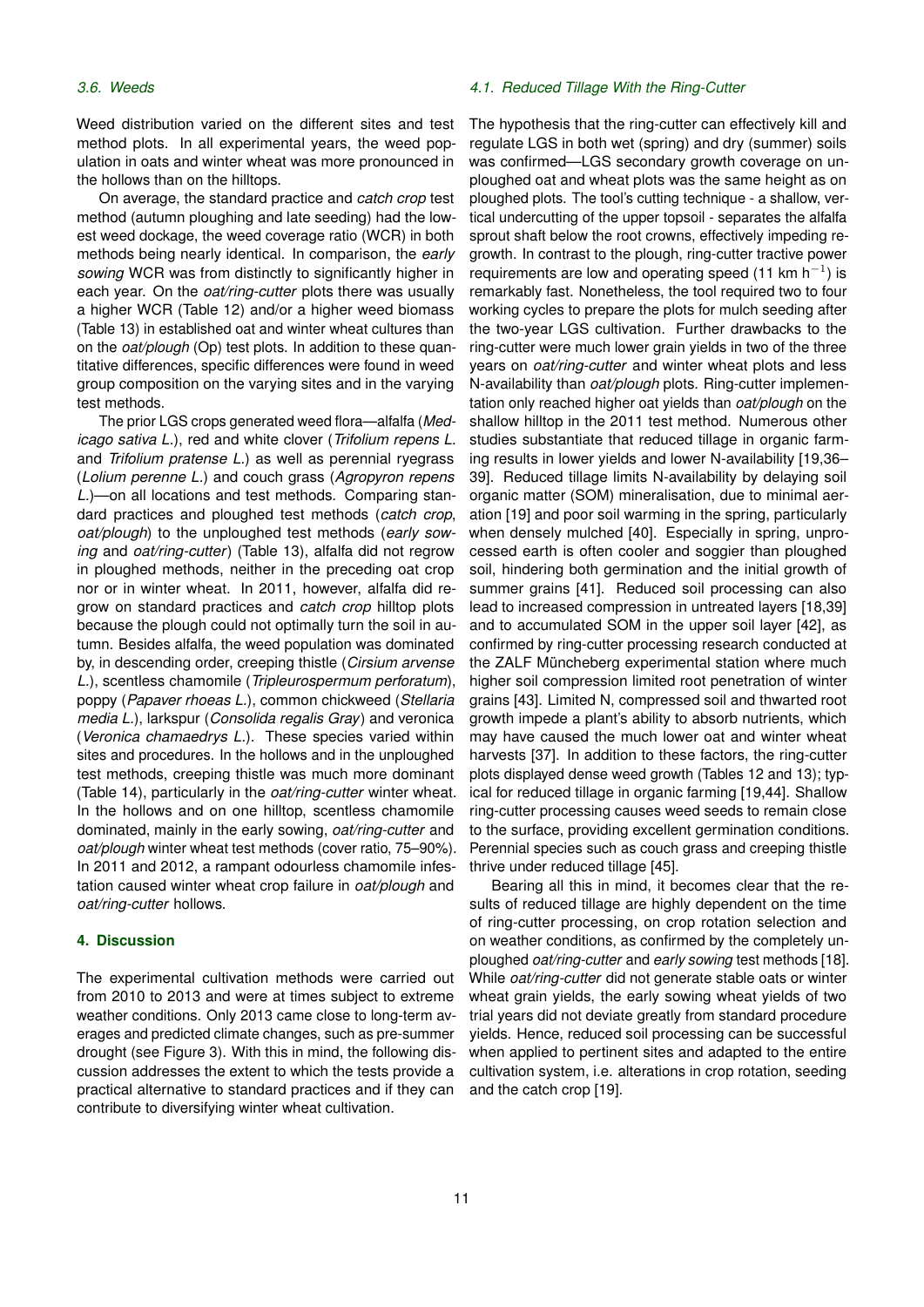<span id="page-11-0"></span>**Table 12.** Percentage weed coverage in all winter wheat cultivation methods (Sp, ESr, CCp Op and Or). Sp: Standard practice (plough); ESr: Early sowing of winter wheat (ring-cutter); CCp: Winter wheat following catch crop (plough); Op: Winter wheat following oat (plough); Or: Winter wheat following oat (ring-cutter); HSD (honestly significant difference).

|            |                      |              | Weed coverage % |                 |                 |                 |                 |                |            |          |
|------------|----------------------|--------------|-----------------|-----------------|-----------------|-----------------|-----------------|----------------|------------|----------|
| Date       | Site                 | Zadoks scale | Sp              | ESr             | CCp             | Op              | Or              | $\overline{x}$ | <b>HSD</b> | p-value  |
| 27-04-2011 | <b>Hollow (2010)</b> | $30 - 37$    | 11 <sup>a</sup> | $71^b$          | 16 <sup>a</sup> | $71^b$          | 94 <sup>b</sup> | 53             | 29.7       | < 0.0001 |
|            | Hill (2010)          | $32 - 39$    | 19 <sup>a</sup> | 64 <sup>b</sup> | 19 <sup>a</sup> | 26 <sup>a</sup> | $75^b$          | 41             | 32.8       | 0.0002   |
| 28-06-2011 | <b>Hollow (2010)</b> | $77 - 83$    | 34 <sup>a</sup> | $64^b$          | $48^{ab}$       | 91 <sup>c</sup> | 99 <sup>c</sup> | 67             | 25.5       | < 0.0001 |
|            | Hill (2010)          | $77 - 83$    | 29              | 50              | 34              | 24              | 50              | 37             | 49.1       | 0.3428   |
| 03-05-2012 | Hollow (2011)        | $30 - 34$    | 51 <sup>a</sup> | $\star$         | $48^a$          | 97 <sup>b</sup> | 93 <sup>b</sup> | 72             | 36.1       | < 0.0001 |
|            | Hill (2011)          | $30 - 34$    | 12 $^a$         | $\star$         | 11 <sup>a</sup> | $8^a$           | $54^b$          | 21             | 39.4       | 0.0036   |
| 16-07-2012 | Hollow (2011)        | $83 - 87$    | $73^a$          | $\star$         | 71 <sup>a</sup> | $95^b$          | $90^{ab}$       | 83             | 21.5       | 0.0021   |
|            | Hill (2011)          | $83 - 87$    | 49              | $\star$         | 40              | 45              | 43              | 44             | 42.1       | 0.5208   |
| 23-04-2013 | <b>Hollow (2012)</b> | $29 - 31$    | $12^a$          | $73^b$          | 6 <sup>a</sup>  | $8^a$           | 34 <sup>c</sup> | 26             | 15.9       | < 0.0001 |
|            | Hill (2012)          | $29 - 31$    | $9^{ac}$        | 71 <sup>b</sup> | $5^a$           | 6 <sup>a</sup>  | 21 <sup>c</sup> | 22             | 15.4       | < 0.0001 |
| 24-05-2013 | <b>Hollow (2012)</b> | $41 - 49$    | 31 <sup>a</sup> | 68 <sup>b</sup> | $38^a$          | 36 <sup>a</sup> | $59^b$          | 46             | 24.5       | 0.0017   |
|            | Hill (2012)          | $41 - 49$    | $20^{ac}$       | 66 <sup>b</sup> | $17^{ac}$       | 10 <sup>a</sup> | 33 <sup>c</sup> | 29             | 21.3       | < 0.0001 |

\*Winterkill damage; Different letters indicate significant differences ( $\alpha \leq 0.05$ ).

<span id="page-11-1"></span>**Table 13.** Weed biomass in oats (at blossoming), Op and Or methods. Op: Oat (plough); Or: Oat (ring-cutter); HSD (honestly significant difference).

|            |                      | Weed DM t ha $^{-1}$ |           |     |            |         |  |  |  |  |  |  |
|------------|----------------------|----------------------|-----------|-----|------------|---------|--|--|--|--|--|--|
| Date       | Site                 | Op                   | Or        |     | <b>HSD</b> | p-value |  |  |  |  |  |  |
| 30-06-2010 | <b>Hollow (2010)</b> | 1.2 <sup>a</sup>     | $2.5^{b}$ | 1.8 | 1.2        | 0.0491  |  |  |  |  |  |  |
|            | Hill (2010)          | 0.7                  | 1.6       | 1.2 | 0.7        | 0.1373  |  |  |  |  |  |  |
| 09-06-2011 | Hollow (2011)        | 0.9                  | 1.3       | 1.1 | 1.4        | 0.4211  |  |  |  |  |  |  |
|            | Hill (2011)          | 0.7                  | 0.3       | 0.5 | 0.7        | 0.216   |  |  |  |  |  |  |
| 12-06-2012 | <b>Hollow (2012)</b> | 1.8                  | 2.2       | 2   | 0.7        | 0.2211  |  |  |  |  |  |  |
|            | Hill (2012)          | 0.8                  |           | 0.9 | 1.2        | 0.4896  |  |  |  |  |  |  |

Different letters indicate significant differences ( $\alpha \leq 0.05$ ).

<span id="page-11-2"></span>**Table 14.** Dominance (dom.; %) and frequency (freq.; %) of *Cirsium avense* (Ca) and *Medicago sativa* (Ms) in oat and winter wheat (SP, ESr, CCp, Op and Or test methods). Sp: Standard practice (plough); ESr: Early sowing of winter wheat (ring cutter); CCp: Winter wheat following catch crop (plough); Op: Winter wheat following oat (plough); Or: Winter wheat following oat (ring cutter).

|                     |                      | Sp       |    |          | ESr |                                                                                                               |          |         | CCp     |    |    |    | Op   |    |    |    | <b>Or</b> |    |     |    |     |
|---------------------|----------------------|----------|----|----------|-----|---------------------------------------------------------------------------------------------------------------|----------|---------|---------|----|----|----|------|----|----|----|-----------|----|-----|----|-----|
|                     |                      | Ms<br>Ca |    | Ca<br>Ms |     |                                                                                                               | Ms<br>Ca |         |         | Ca |    | Ms |      | Ca |    | Ms |           |    |     |    |     |
| Oat                 |                      |          |    |          |     |                                                                                                               |          |         |         |    |    |    |      |    |    |    |           |    |     |    |     |
| n                   | Site                 |          |    |          |     | dom. freg. dom. freg. dom. freg. dom. freg. dom. freg. dom. freg. dom. freg. dom. freg. dom. freg. dom. freg. |          |         |         |    |    |    |      |    |    |    |           |    |     |    |     |
| 32                  | <b>Hollow (2010)</b> |          |    |          |     |                                                                                                               |          |         |         |    |    |    |      | 12 | 38 |    |           | 29 | 84  |    |     |
| 32                  | Hill (2010)          |          |    |          |     |                                                                                                               |          |         |         |    |    |    |      |    |    | 16 | 100       | 20 | 34  | 23 | 20  |
| 12                  | Hollow (2011)        |          |    |          |     |                                                                                                               |          |         |         |    |    |    |      | 5  | 8  | 12 | 100       | 12 | 58  | 8  | 100 |
| 12                  | Hill (2011)          |          |    |          |     |                                                                                                               |          |         |         |    |    |    |      |    |    | 19 | 100       |    |     | 13 | 100 |
| 4                   | <b>Hollow (2012)</b> |          |    |          |     |                                                                                                               |          |         |         |    |    |    |      | 8  | 25 |    |           | 25 | 75  | 4  | 75  |
| 4                   | Hill (2012)          |          |    |          |     |                                                                                                               |          |         |         |    |    |    |      |    |    | 2  | 75        | 22 | 50  | 5  | 100 |
| <b>Winter Wheat</b> |                      |          |    |          |     |                                                                                                               |          |         |         |    |    |    |      |    |    |    |           |    |     |    |     |
| n                   | Site                 |          |    |          |     | dom. freq. dom. freq. dom. freq. dom. freq. dom. freq. dom. freq. dom. freq. dom. freq. dom. freq. dom. freq. |          |         |         |    |    |    |      |    |    |    |           |    |     |    |     |
| 20                  | Hollow (2010) 5      |          | 20 | 5        | 5   | 7                                                                                                             | 45       | 6       | 10      | 14 | 75 |    |      | 9  | 45 |    |           | 25 | 85  |    |     |
| 20                  | Hill (2010)          | 13       | 20 | 14       | 35  | 22                                                                                                            | 20       | 6       | 20      | 12 | 55 | 8  | 20   | 4  | 15 | 4  | 20        | 10 | 45  | 7  | 20  |
| 8                   | Hollow (2011) 13     |          | 25 | 15       | 25  |                                                                                                               |          | $\star$ | $\star$ | 17 | 88 | 5  | 13   | 6  | 13 |    |           | 25 | 100 |    |     |
| 8                   | Hill (2011)          |          |    | 20       | 100 |                                                                                                               |          | $\star$ | $\star$ |    |    | 14 | 1003 |    | 25 |    |           | 8  | 13  |    |     |
| 8                   | Hollow (2012) 8      |          | 13 | 6        | 50  | 15                                                                                                            | 38       | 8       | 25      | 19 | 63 | 9  | 38   | 13 | 25 |    |           | 33 | 100 | 4  | 13  |
| 8                   | Hill (2012)          |          |    | 8        | 75  | 9                                                                                                             | 25       | 6       | 25      | 12 | 13 | 8  | 88   |    |    |    |           | 12 | 63  | 8  | 13  |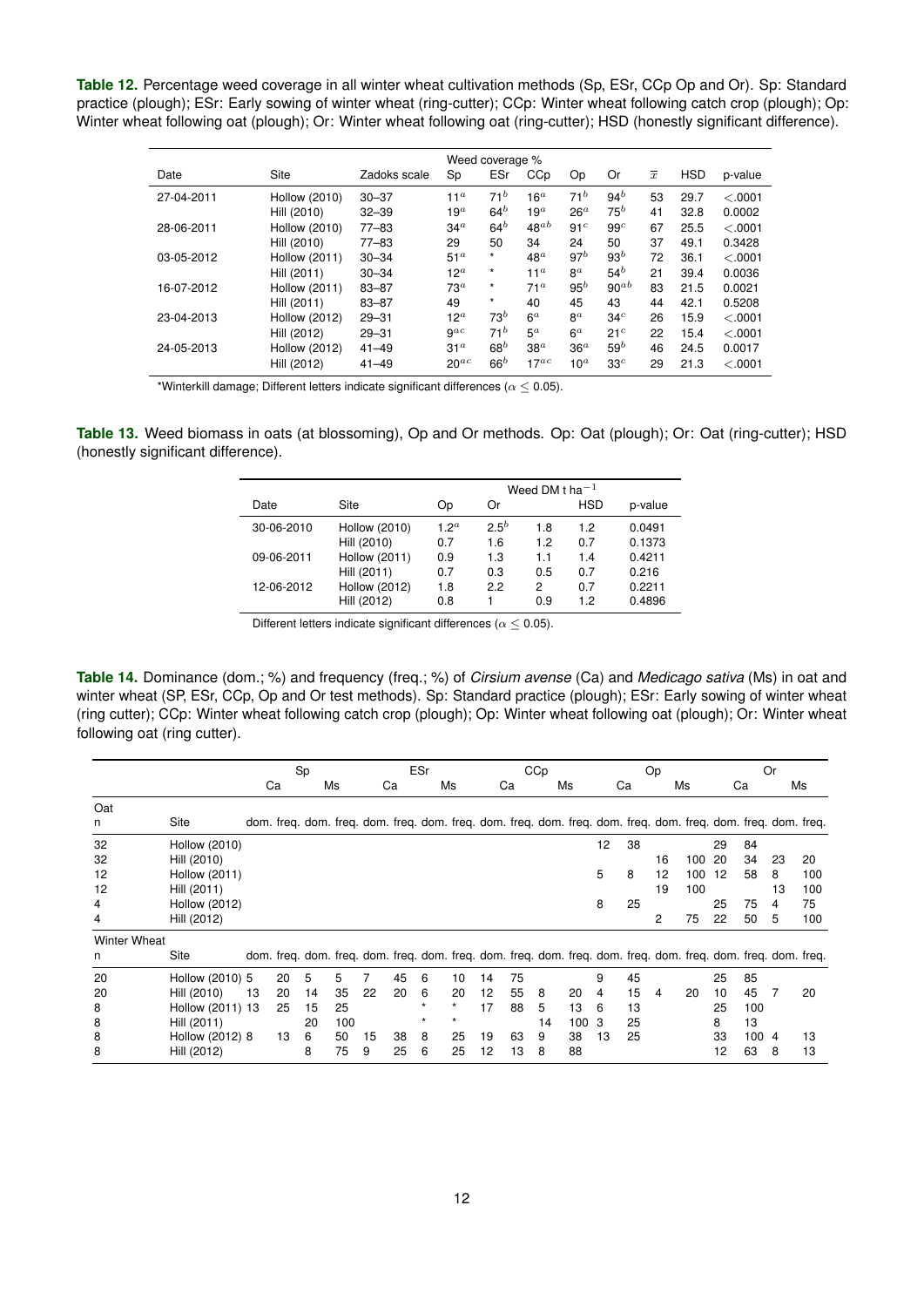# *4.2. Winter Wheat Early Sowing and Summer Catch Crop Test Methods*

In the test methods *early sowing* and *catch crop*, LGS processing takes place in the summer. The ring-cutter was used to sever LGS roots by shallowly working the topsoil, even in dehydrated soil (i.e. in June 2010). August 2010  $N_{min}$ -samples proved that early ring-cutter processing releases significant N-quantities in late summer (up to 109 kg N ha−<sup>1</sup> ) for *early sowing* and summer *catch crops* (see Table 9). Heavy rains in August and November 2010 and in July 2011 caused above average precipitation, possibly leading to nitrate leaching and loss in late summer and autumn, especially in 2010, in these two test methods. Further indication of such losses is the significantly lower  $N_{min}$ value in early sowing and partly in catch crop in spring 2011, when compared to standard practices.

On the other hand, in 2010 and 2011, *catch crop* plots developed vigorous cover crops that were able to absorb a portion of the mineralised nitrogen by October (up to 86 kg N ha $^{-1}$ ). Other studies came to similar results with an early catch crop after clover-grass tilling [\[6\]](#page-13-5). Compared to standard procedures, the summer catch crop organic material provided a slightly improved N-supply for winter wheat in spring. This is supported by increased  $N_{min}$ -values on catch crop plots in spring 2012. Despite the possible catch crop nitrate transfers, yields were comparable to standard yields, confirming the hypothesis that the catch crop winter wheat test method ploughed in autumn produces equivalent annual grain yields, on hilltops as well as in hollows, where the other test methods reported yield losses. As to location and weather conditions, the *catch crop* test method proved the hardiest.

Although the *early sowing* test method yields did not differ greatly from standard practices, compared to *catch crop*, *early sowing* yield was characterised by low stability and robustness. In 2012, early sown winter wheat was particularly susceptible to winterkill and in 2011, contained a much lower crude protein. The *early sowing* test method also had a high weed content despite the catch crop mixture, which is typical in *early sown* crops [\[46\]](#page-15-10). In 2013, with an early drought in April and dry summer months, early sowing came closest to matching standard practice yields. Possibly the more abundant pre-winter growth, followed by a cold and snowy winter in 2012/2013, allowed early sowing winter wheat to exploit the winter moisture and take up nitrogen early, as confirmed by much higher  $N_{min}$ -values on early sowing plots the previous autumn and decidedly lower ones in spring 2013. Due to the developmental advantage of *early sowing*, winter wheat was perhaps less affected by water shortages in April (stem elongation) and drought in July during the grain-filling phase [\[25](#page-14-16)[,26\]](#page-14-17); an idea supported by the significantly higher thousand kernel weight in this year (Table [6\)](#page-7-1). Overall, the *early sowing* test method shows how heavily grain yields depend on cultivation procedure and weather conditions throughout the year, and that unploughed *early sowing* is not necessarily synonymous with minimal yield. The only *early sowing* location effect was weed pressure. This was less pronounced on hilltops and therefore advocates unploughed processing. Based on the grain yield, the *early sowing* test method is not particularly suitable for dry knoll locations, as was otherwise proposed in hypothesis 3.

#### *4.3. Winter Wheat Following Oat*

Studies suggesting oat as a good LGS exploiter are confirmed by their results [\[28\]](#page-14-19). Especially in the *oat/plough* test method and in the damp hollows, oats were able to take up high levels of mineralised LGS nitrogen in spring (up to 105 kg N ha−<sup>1</sup> ). With a high N-supply, *oat/plough* strongly suppressed weed growth [\[29\]](#page-14-20).

*Oat/plough* and *oat/ring-cutter* test methods showed high N<sub>min</sub>-values (up to 115.6 kg N ha<sup>-1</sup> on *oat/plough*; 98.7 kg N ha<sup>-1</sup> on *oat/ring-cutter*) at the beginning of November 2011 and the end of October 2012 despite high N-deprivation and an early winter wheat sowing date in 2011. In contrast to standard practice and *catch crop*, *oat/plough* and *oat/ring-cutter* exhibited lower N<sub>min</sub>-content in the spring than in autumn, which points to nitrate leaching into deeper soil layers after rainy and cold winter months. In both winters, 2011/2012 (205 mm) and 2012/2013 (149 mm), rainfall from November to February was above field capacity (110 mm; see Section 2.2.).

Despite summer crop cultivation after springtime LGS tilling, there may be an increased risk of nitrate leaching the following winter [\[27\]](#page-14-18). This risk can be offset by establishing a second subsequent crop in early autumn, ensuring a high and rapid N-up-take. Winter wheat N-uptake (10–30 kg N ha $^{-1}$ ) in autumn is less pronounced than other grains (for example, winter rye with 30–50 kg N ha<sup>-1</sup>) [\[47\]](#page-15-11). Consequently, winter wheat sown on *oat/plough* and *oat/ring-cutter* plots at the end of September (2010 and 2011) and in mid-October 2012 only minimally prevented nitrate leaching.

In the spring, *oat/plough* and *oat/ring-cutter* winter wheat plots were unable to compete against odourless chamomile. This multiyear species has a fibrous and deepreaching root system, asserting its dominance especially on wet and compacted terrain [\[48\]](#page-15-12). Without weed control, odourless chamomile can overrun a winter wheat grain yield by up to 90% [\[48\]](#page-15-12). In the wet years 2011 and 2012, this was irrefutably confirmed in the hollows, locations particularly vulnerable to crop failure [\[32\]](#page-14-23). In summary, despite spring tillage and an oat insertion, the nitrogen supply for winter wheat was not improved. Also, the *oat/plough* and *oat/ringcutter* test methods were highly susceptible to weeds. Only on the hilltops and in the dry year 2013 was *oat/plough* winter wheat yield comparable to standard practices, contrary to hypothesis 2. In each trial year and compared to standard practice, the *oat/ring-cutter* winter wheat hilltop harvests produced a smaller deficit margin than harvests in the hollows did. According to hypothesis 3, the oat method is more suitable for hilltops. However, it is not a viable al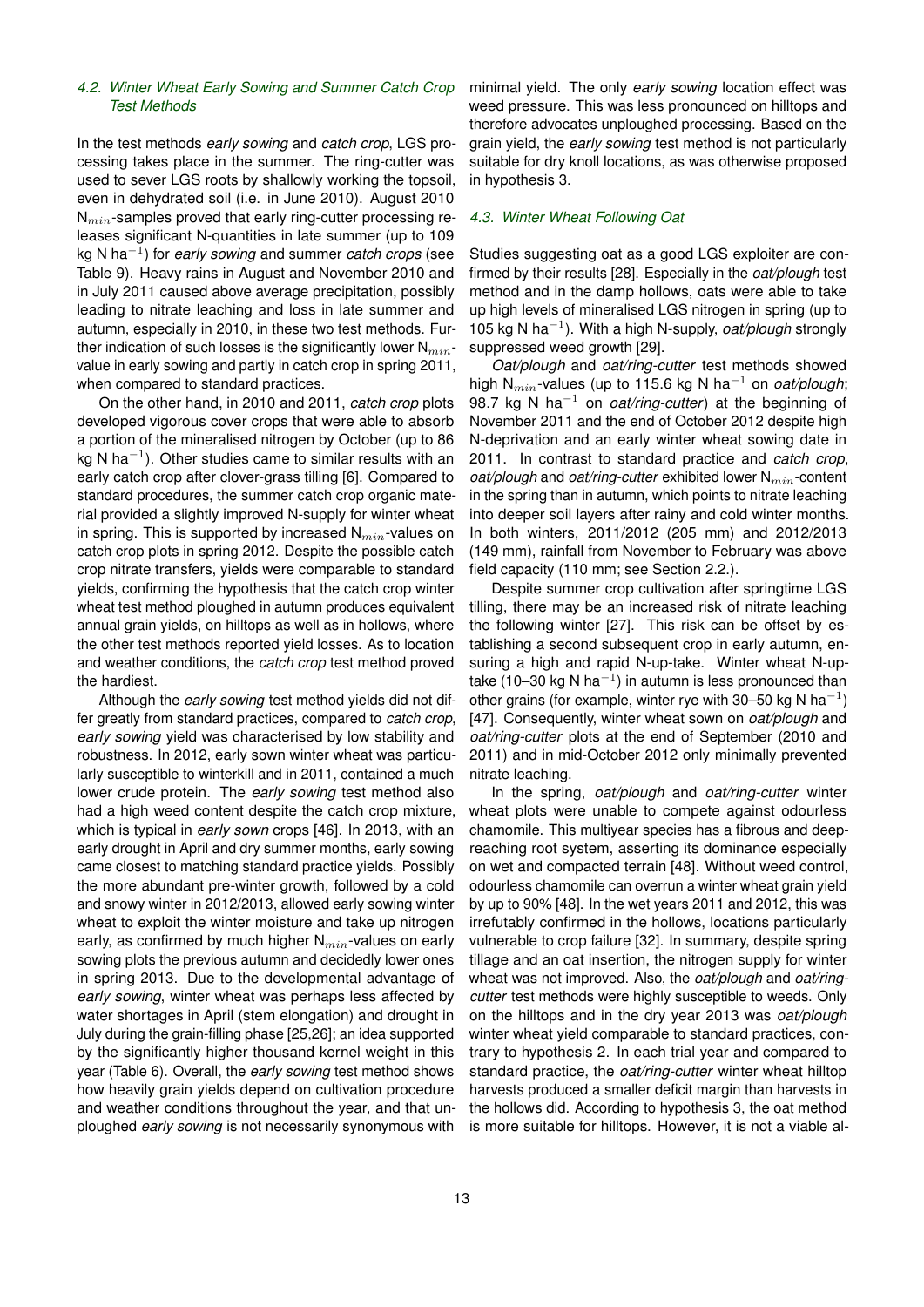ternative to standard cultivation practices as its yield levels are much lower.

# **5. Conclusion and Outlook**

When it comes to adapting cultivation methods to climate changes, greater diversity is an effective risk management strategy for agricultural enterprises [\[12\]](#page-14-4). Practically applied, cultivation and soil processing methods must nurture crop robustness. The unpredictable influences of our changing climate demand crops that are insensitive to a broad spectrum of influences [\[15\]](#page-14-7). The field test cultivation methods revealed distinctly variable degrees of robustness when it came to growth sites and weather conditions. In every field test year, the standard practice and the *catch crop* test method produced relatively hardy grain and stable crops on all plots. Waiving LGS virgin tilling in autumn as well as improving work-cycle peaks make *catch crop* a viable alternative, contributing to winter wheat diversification. Assuming that future climate changes lead to less winter frosts and therefore less risk of winterkill, the early sowing test method could be an equally feasible option for winter wheat diversification [\[5\]](#page-13-4). This is clearly shown in early sowing yield levels which were comparable to standard practice yields during the dry year 2013. The *oat/plough* and *oat/ringcutter* test methods were far more precarious than standard practices or the *early sowing* and *catch crop* test methods. Both oat test methods are highly site and weather sensitive, which resulted in two years of failed winter wheat crops in the soggy hollows. Assuming that climate change brings an increase in heavy rainfall [\[5\]](#page-13-4), the weaknesses of *oat/ringcutter* and *oat/plough* (saturated hollows and rampant weed infestation) make this test method impracticable.

Ring-cutter processing proved to be overall practical, and particularly suited to organic farming needs (multipleyear LGS tillage). However, the denser weed growth, lower N mineralisation and lower grain yields, clearly proves it

#### **References**

- <span id="page-13-0"></span>[1] Milestad R, Dedieu B, Darnhofer I, Bellon S. Farm and farmers facing change: The adaptive approach. In: Darnhofer I, Gibbon D, Dedieu B, editors. Farming Systems Research into the 21st Century: The New Dynamic. Dordrecht: Springer Netherlands; 2012. pp. 365–385.
- <span id="page-13-1"></span>[2] Bloch R, Knierim A, Häring AM, Bachinger J. Increasing the adaptive capacity of organic farming systems in the face of climate change using action research methods. Organic Agriculture. 2015; Available from: [http://dx.doi.org/10.1007/s13165-015-0123-5.](http://dx.doi.org/10.1007/s13165-015-0123-5)
- <span id="page-13-2"></span>[3] Pang XP, Letey J. Organic Farming Challenge of Timing Nitrogen Availability to Crop Nitrogen Requirements. Soil Science Society of America Journal. 2000;64:247–253.

cannot replace the plough. Nonetheless, as a flexible, manageable tool, the ring-cutter is indeed an alternative on fields where site or weather conditions create severe ploughing risks, such as ploughing depth compaction and hilltop erosion. Climate changes are also changing the customary ploughing and/or soil processing dates [\[4\]](#page-13-3). The ring-cutter can help to increase the number of fieldwork days, allowing for LGS processing on both wet and dry soil. The field tests made evident, however, that reduced ploughing must go hand in hand with adjusting cultivation methods and scheduling. The ploughing in spring and autumn resulted in severely reduced oat and winter wheat yields, which was not the case when ploughing in summer. This confirms observations in organic farming that timing is often more decisive than method when it comes to N-supply and weed regulation [\[49\]](#page-15-13). If an appropriate moment is not seized, the ensuing consequences cannot be offset by turning to shortterm resources, as is the case in conventional farming [\[9\]](#page-14-1). This is a distinctive issue and climate change adaptation is a unique and demanding process for organic farmers [\[2\]](#page-13-1). There are no universally applicable measures for increasing diversification and robustness on organic farms. A farm's individual site and operating needs must be taken into account to bring robustness to the entire system [\[50\]](#page-15-14). In order to identify and develop specific measures for adapting organic farms to climate changes, on-site projects such as this one are indispensable.

#### **Acknowledgments**

This work was funded by the Federal Ministry of Education and Research (BMBF), Germany, by the Federal Ministry of Food, Agriculture and Consumer Protection (BMELV), Germany and by the Ministry of Science, Research and Culture (MWFK), Brandenburg. We thank Mr. Stefan Palme, organic farmer, for his expert advice and for allowing the experiments to be conducted on Wilmersdorf.

- <span id="page-13-3"></span>[4] Reyer C, Bachinger J, Bloch R, Hattermann FF, Ibisch PL, Kreft S, et al. Climate change adaptation and sustainable regional development: a case study for the Federal State of Brandenburg, Germany. Regional Environmental Change. 2012;12(3):523–542.
- <span id="page-13-4"></span>[5] Gerstengarbe FW, Badeck F, Hattermann F, Krysanova V, Lahmer W, Lasch P, et al.. Gerstengarbe FW, editor. Studie zur klimatischen Entwicklung im Land Brandenburg bis 2055 und deren Auswirkungen auf den Wasserhaushalt, die Forst- und Landwirtschaft sowie die Ableitung erster Perspektiven. Potsdam;.
- <span id="page-13-5"></span>[6] Heß J. Kleegrasumbruch im Organischen Landbau: Stickstoffdynamik im Fruchtfolgeglied Kleegras - Kleegras - Weizen - Roggen [Dissertation]. Rheinische Friedrich-Wilhelms-Universitat Bonn, Department of ¨ Agronomy. Bonn, Germany; 1989.
- <span id="page-13-6"></span>[7] Stanford, G, Epstein E. Nitrogen Mineralization-Water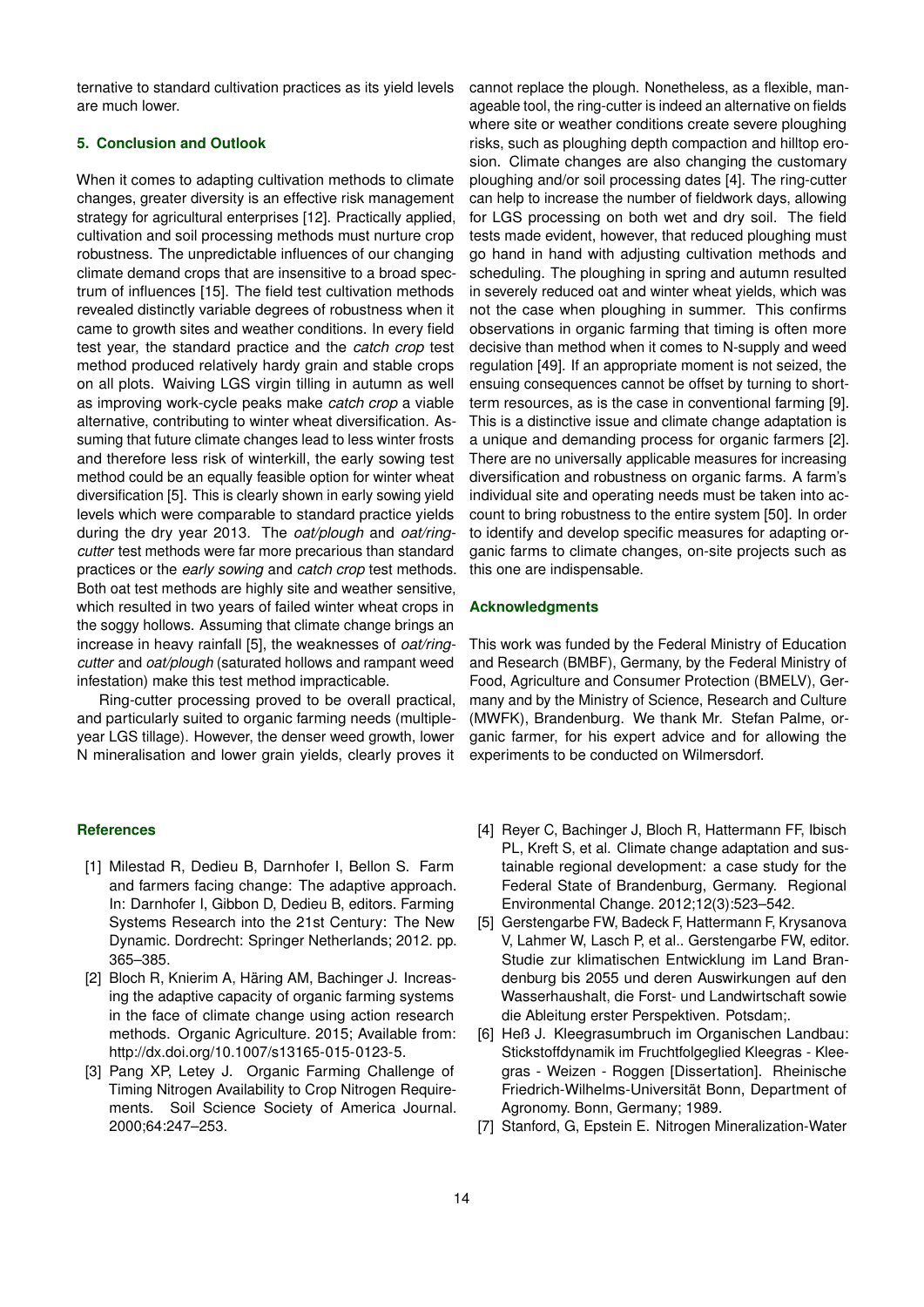Relations in Soils. Soil Science Society of America. 1974;38:103–107.

- <span id="page-14-0"></span>[8] Zadoks JC, Chang TT, Konzak CF. A Decimal Code for the Growth Stages of Cereals. Weed Research. 1974;14:415–421.
- <span id="page-14-1"></span>[9] Eitzinger J, Kersebaum KC, Formayer H, editors. Landwirtschaft im Klimawandel: Auswirkungen und Anpassungsstrategien für die Land- und Forstwirtschaft in Mitteleuropa. 1st ed. Clenze, Germany: Agrimedia; 2009. Available from: [http://www.gbv.de/dms/zbw/600031977.pdf/http://de.](http://www.gbv.de/dms/zbw/600031977.pdf / http://de.agrimedia.com/libeconomy/shop/detail.php?id=268) [agrimedia.com/libeconomy/shop/detail.php?id=268.](http://www.gbv.de/dms/zbw/600031977.pdf / http://de.agrimedia.com/libeconomy/shop/detail.php?id=268)
- <span id="page-14-2"></span>[10] Trnka M, Olesen JE, Kersebaum KC, Skjelvåg AO, Eitzinger J, Seguin B, et al. Agroclimatic conditions in Europe under climate change. Global Change Biology. 2011;17(7):2298–2318.
- <span id="page-14-3"></span>[11] Bloch R, Wechsung F, Heß J, Bachinger J. Climate change impacts of legume-grass swards: implications for organic farming in the Federal State of Brandenburg, Germany. Regional Environmental Change. 2015;15(2):405–414.
- <span id="page-14-4"></span>[12] Lin BB. Resilience in Agriculture through Crop Diversification: Adaptive Management for Environmental Change. BioScience. 2011;61(3):183–193.
- <span id="page-14-5"></span>[13] Smit B, Skinner M. Adaptation Options in Agriculture to Climate Change: a typology. Mitigation and Adaptation Strategies for Global Change. 2002;7:85–114.
- <span id="page-14-6"></span>[14] Hallegate S. Strategies to adapt to an uncertain climate change. Global Environmental Change. 2009;19:240–247.
- <span id="page-14-7"></span>[15] Birkmann J, Böhm HR, Buchholz F, Büscher D, Daschkeit A, Ebert S, et al. Glossar Klimawandel und Raumentwicklung: 2. überarbeitete Fassung. E-Paper der ARL. 2013;(10).
- <span id="page-14-8"></span>[16] Askegaard M, Olesen JE, Rasmussen IA, Kristensen K. Nitrate leaching from organic arable crop rotations is mostly determined by autumn field management. Agriculture, Ecosystems and Environment. 2011;142:149– 160.
- <span id="page-14-9"></span>[17] McMillen M. The Effect of Mulch Type and Thickness on the Soil Surface Evaporation Rate. Horticulture and Crop Science. 2013;Available from: [http:](http://digitalcommons.calpoly.edu/hcssp/22) [//digitalcommons.calpoly.edu/hcssp/22.](http://digitalcommons.calpoly.edu/hcssp/22)
- <span id="page-14-10"></span>[18] Tebrügge F, Düring RA. Reducing tillage intensity - a review of results from a long-term study in Germany. Soil & Tillage Research. 1999;53:15–28.
- <span id="page-14-11"></span>[19] Peigné J, Ball BC, Roger-Estrade J, David C. Is conservation tillage suitable for organic farming? A review. Soil Use and Management. 2007;23:129–144.
- [20] Kladivko EJ. Tillage systems and soil ecology. Soil & Tillage Research. 2001;61:61–76.
- <span id="page-14-12"></span>[21] Holland JM. The environmental consequences of adopting conservation tillage in Europe: reviewing the evidence. Agriculture, Ecosystems & Environment. 2004;103:1–25.
- <span id="page-14-13"></span>[22] Myrbeck A, Stenberg M, Rydberg T. Establishment of winter wheat—Strategies for reducing the risk of

nitrogen leaching in a cool-temperate region. Soil & Tillage Research. 2012;120:25–31.

- <span id="page-14-14"></span>[23] Thomsen IK, Lægdsmand M, Olesen JE. Crop growth and nitrogen turnover under increased temperatures and low autumn and winter light intensity. Agriculture, Ecosystems and Environment. 2010;139((1-2)):187– 194.
- <span id="page-14-15"></span>[24] Liebman M, Dyck E. Crop Rotation and Intercropping Strategies for Weed Management. Ecological Applications. 1993;3(1):92–122.
- <span id="page-14-16"></span>[25] Nendel C, Kersebaum KC, Mirschel W, Wenkel KO. Testing farm management options as climate change adaptation strategies usingthe MONICA model. European Journal of Agronomy. 2012;52:47–56.
- <span id="page-14-17"></span>[26] Olesen JE, Trnka M, Kersebaum KC, Skjelvåg AO, Seguin B, Peltonen-Sainio P, et al. Impacts and adaptation of European crop production systems to climate change. European Journal of Agronomy. 2011;34:96– 112.
- <span id="page-14-18"></span>[27] Berry PM, Sylvester-Bradley R, Philipps L, Hatch DJ, Cuttle SP, Rayns FW, et al. Is the productivity of organic farms restricted by the supply of available nitrogen? Soil Use Management. 2002;18:248–255.
- <span id="page-14-19"></span>[28] Watson CA, Baddeley JA, Edwards AC, Rees RM, Walker RL, Topp CFE. Influence of ley duration on the yield and quality of the subsequent cereal crop (spring oats) in an organically managed long-term crop rotation experiment. Organic Agriculture. 2011;1(3):147– 159.
- <span id="page-14-20"></span>[29] Seavers GP, Wright KJ. Crop canopy development and structure influence weed suppression. Weed Research. 1999;39(4):319–328.
- <span id="page-14-21"></span>[30] Lemanczyk G, Sadowski CK. Fungal communities and health status of roots of winter wheat cultivated after oats and oats mixed with other crops. BioControl. 2002;47(3):349–361.
- <span id="page-14-22"></span>[31] Kaukoranta T, Hakala K. Impact of spring warming on sowing times of cereal, potato and sugar beet in Finland. Agricultural and Food Science. 2008;17:165– 176.
- <span id="page-14-23"></span>[32] Schmidt R. In: Flade M, editor. Naturräumliche Gliederung von Landschaften. Wiebelsheim, Germany: Quelle & Meyer; 2003. pp. 40–45.
- <span id="page-14-24"></span>[33] Wirth SJ. Soil Microbial Properties Across an Encatchment in the Moraine, Agricultural Landscape of Northeast Germany. Geomicrobiology Journal. 1999;16(3):207–219.
- <span id="page-14-25"></span>[34] Wilbois KP, Schwab A, Fischer H, Bachinger J, Palme S, Petersen H, et al. Leitfaden für Praxisversuch: Eine Anleitung zur Planung, Durchführung und Auswertung von Praxisversuchen. Kooperationsgemeinschaft: FiBL Deutschland e.V., ZALF e.V. and Gut Wilmersdorf GbR; 2004. Available from: [http://www.praxisversuche.](http://www.praxisversuche.de/index.php) [de/index.php.](http://www.praxisversuche.de/index.php)
- <span id="page-14-26"></span>[35] Bachinger J, Reckling M, Stein-Bachinger K. N-budget calculator for legume grass-mixtures. Leibniz-Centre for Agricultural Landscape Research; 2013. Available